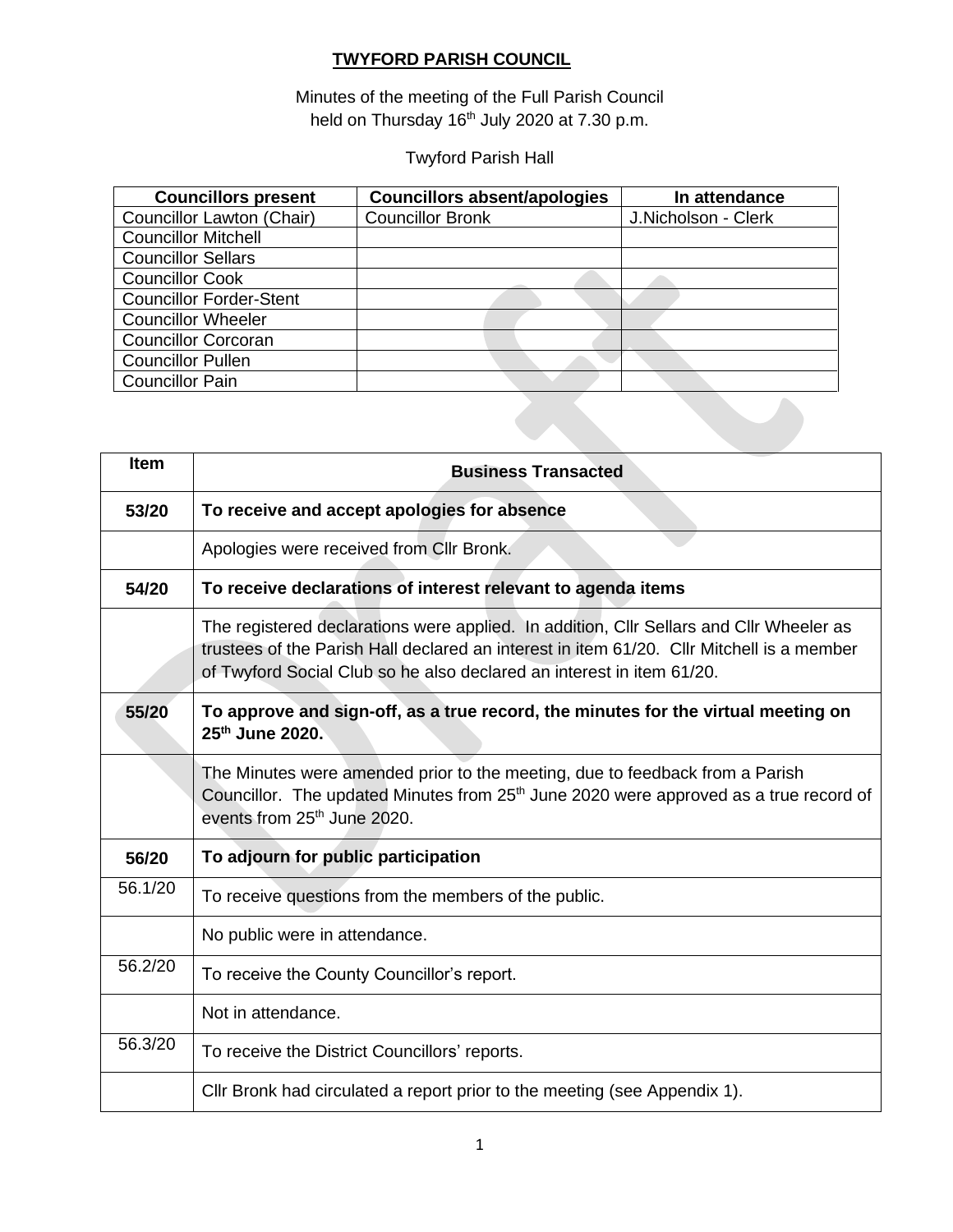|                       | CIIr Cook recommended that Councillors attend the biodiversity presentation offered by                                                                                                                                                                                                                                                                                      |
|-----------------------|-----------------------------------------------------------------------------------------------------------------------------------------------------------------------------------------------------------------------------------------------------------------------------------------------------------------------------------------------------------------------------|
|                       | WCC. Cllr Pullen and Cllr Corcoran are already booked on.<br>Cllr Cook referenced communication from Southampton Airport regarding the extension                                                                                                                                                                                                                            |
|                       | of the runway. Cllr Cook has submitted a number of questions to Southampton Airport,<br>for which she is waiting a response.                                                                                                                                                                                                                                                |
|                       | CIIr Cook reiterated the instigation of a green waste wheelie bin at £39 or £59 a year.<br>The change does not follow a full public Consultation. Cllr Cook recommended that if<br>individuals have a problem with this implementation, to raise it with WCC.                                                                                                               |
| 57/20                 | To receive an update on matters arising from the minutes of the Full Council<br>meeting held on 25 <sup>th</sup> June 2020 that are not included elsewhere on the agenda and<br>to consider the status of progress to date                                                                                                                                                  |
| <b>Cllr</b><br>Lawton | Cllr Lawton contacted HCC regarding Norris Bridge brickwork. The response stated that<br>the area which was not repaired did not affect the integrity of the bridge, and therefore<br>was not done to save costs. Cllr. Lawton said that he has replied to HCC to ask for the<br>section to be placed on the list for repairs to be done.                                   |
|                       | Action: Cllr Lawton to forward email response from HCC on to Cllr Cook                                                                                                                                                                                                                                                                                                      |
|                       | Cllr Lawton wrote to the relevant management team at WCC asked for action to address<br>a 3 month delay on issuing TPO's at Orchard Close. The response from WCC did not<br>resolve the issue.                                                                                                                                                                              |
| <b>CIIr Cook</b>      | Action: Cllr Cook to follow up with WCC and cc Cllr Bronk and request that if a<br>TPO can't be achieved, can the request be registered                                                                                                                                                                                                                                     |
|                       | CIIr Corcoran is in the process of measuring the works on the 13 <sup>th</sup> tee at Hockley Golf<br>Course. Cllr Corcoran will submit to South Downs' planning imminently.                                                                                                                                                                                                |
|                       | The Assistant Clerk has found out that there is no electricity supply to the telephone box<br>at Northfields. A quote is being obtained to provide electricity to the phone box to<br>potentially house a defibrillator.                                                                                                                                                    |
|                       | Cllr Cook is continuing to address the hole in Hazeley Road. Work has commenced.                                                                                                                                                                                                                                                                                            |
| 58/20                 | To receive an update from the Planning Committee and any updates on any<br>matters arising unless already covered by another agenda item                                                                                                                                                                                                                                    |
|                       | The Minutes from the previous meeting were circulated prior to the meeting. No queries<br>were raised. It was queried whether there was an update on the application to 26<br>Churchfields. No news has been received.                                                                                                                                                      |
| <b>Clerk</b>          | Action: Clerk to add update on 26 Churchfields to the planning committee agenda<br>in September.                                                                                                                                                                                                                                                                            |
|                       | The communication from Southampton Airport, referencing the 164m runway extension<br>application was discussed. The Parish Council has previously submitted an objection,<br>which remains in situ. Cllr Pullen voiced that due to the current economic climate,<br>should the economic gain which the runway extension provide to the local community<br>not be supported. |

Π

 $\perp$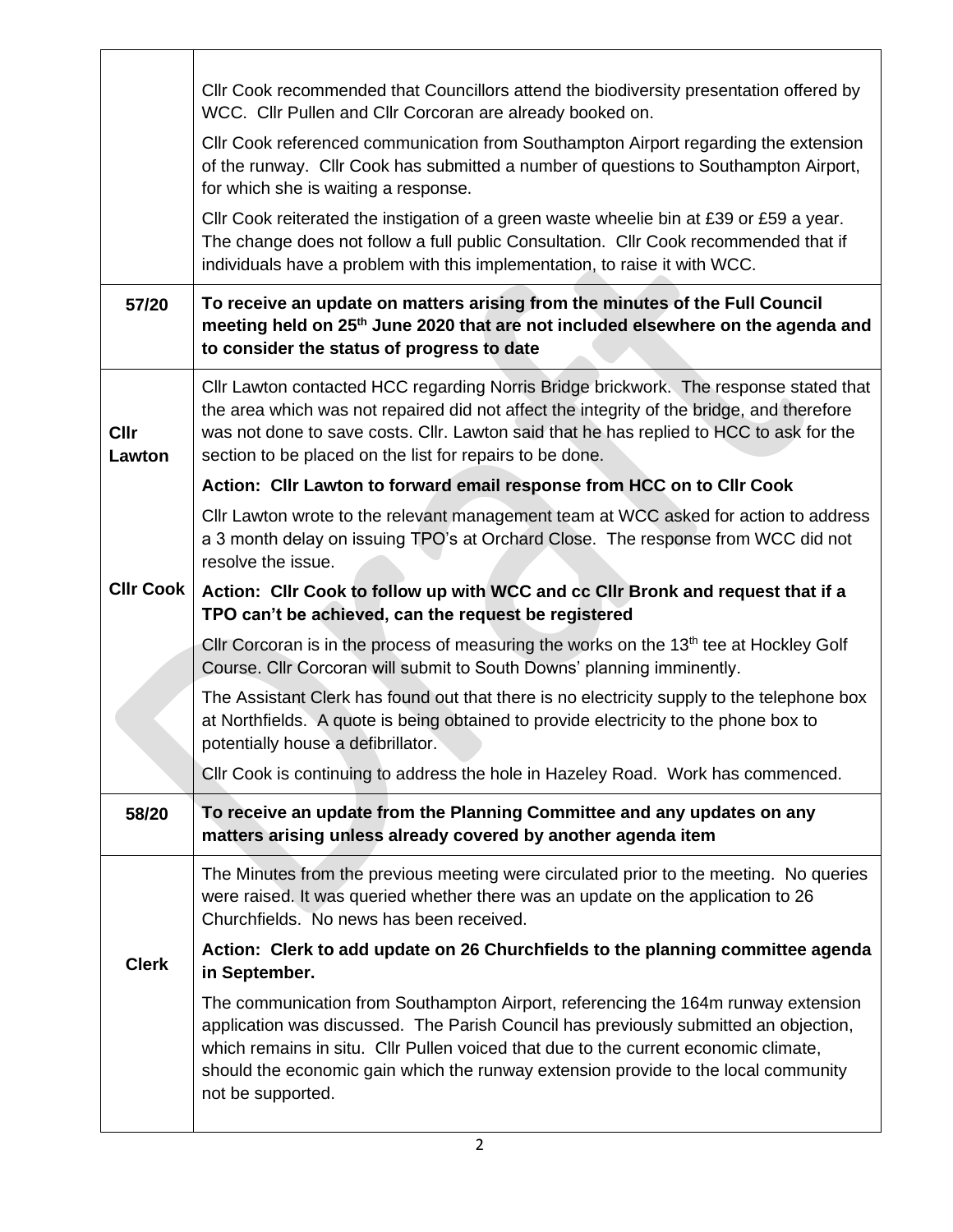|              | The contradiction to Eastleigh Council declaring a climate emergency whilst a runway<br>extension is being considered is noted.                                                                                                                                                                                                                                                                                                                                                   |  |  |  |  |  |  |
|--------------|-----------------------------------------------------------------------------------------------------------------------------------------------------------------------------------------------------------------------------------------------------------------------------------------------------------------------------------------------------------------------------------------------------------------------------------------------------------------------------------|--|--|--|--|--|--|
| <b>Clerk</b> | The Parish Council acknowledge the difficult economic climate and Cllr Pullen's points.<br>The majority of the Council still support the objection, and no alternate action will be<br>taken, and the original objection will remain. The status of the application will be<br>reviewed at the next planning meeting in September.                                                                                                                                                |  |  |  |  |  |  |
|              | Action: Clerk to add Southampton Airport runway extension, update on<br>application, to the September planning committee meeting.                                                                                                                                                                                                                                                                                                                                                 |  |  |  |  |  |  |
| 59/20        | To receive an update on matters arising from the Recreation Committee; to note<br>or discuss action taken since unless already covered by another agenda item                                                                                                                                                                                                                                                                                                                     |  |  |  |  |  |  |
|              | Signs are in place at all Play areas, providing notice on adhering to coronavirus<br>guidelines.                                                                                                                                                                                                                                                                                                                                                                                  |  |  |  |  |  |  |
|              | The first cricket game is due to be played on the 19 <sup>th</sup> July. The pavilion will only be used<br>to access toilets, and a one way system will be used to move through the pavilion.                                                                                                                                                                                                                                                                                     |  |  |  |  |  |  |
|              | Three football teams are booking to use the pitches at Hunter Park from September. To<br>manage the impact on the pitch, Greensmiles will inspect the pitch weekly to confirm the<br>pitches are suitable for play.                                                                                                                                                                                                                                                               |  |  |  |  |  |  |
|              | A contractor has been appointed from three quotes, to paint the play equipment at<br>Northfields, the work is programmed for September. Quotes to mend the play surface is<br>expensive, and the recreation committee need to apply for grants to cover the cost.                                                                                                                                                                                                                 |  |  |  |  |  |  |
|              | The annual play inspection was conducted on 11 <sup>th</sup> July, and the report will be circulated<br>to Councillors.                                                                                                                                                                                                                                                                                                                                                           |  |  |  |  |  |  |
| 59.1/20      | Update on Coronavirus restrictions and progress with opening facilities and taking sports<br>bookings                                                                                                                                                                                                                                                                                                                                                                             |  |  |  |  |  |  |
|              | See 59/20 above                                                                                                                                                                                                                                                                                                                                                                                                                                                                   |  |  |  |  |  |  |
| 60/20        | To receive an update from the Finance Committee on matters arising; and to note<br>or discuss action taken since unless already covered by another agenda item                                                                                                                                                                                                                                                                                                                    |  |  |  |  |  |  |
|              | The Minutes from 2 <sup>nd</sup> July Finance Committee were circulated prior to the meeting. The<br>Clerk updated that the Finance Committee reviewed the current notional allocation to<br>projects, and whether a new strategy of reserves expenditure is required. The Finance<br>Committee decided that there would be no review of the strategy, but to keep reporting<br>on each project stream, and review each deliverable as it comes up for approval of<br>expenditure |  |  |  |  |  |  |
| 60.1/20      | Resolve to approve payments to be made in June 2020.                                                                                                                                                                                                                                                                                                                                                                                                                              |  |  |  |  |  |  |
|              | See Appendix 2. The payments were reviewed. The Mayer Brown invoice not approved<br>at June FPC meeting was confirmed by Jeff Mardon, and approved for payment. All<br>July payments were resolved to be paid, proposed by Cllr Lawton and seconded by Cllr<br>Mitchell.                                                                                                                                                                                                          |  |  |  |  |  |  |
| 60.2/20      | Resolve to approve the Quarter 1 financial reports, and reconcile and sign Q1 cash                                                                                                                                                                                                                                                                                                                                                                                                |  |  |  |  |  |  |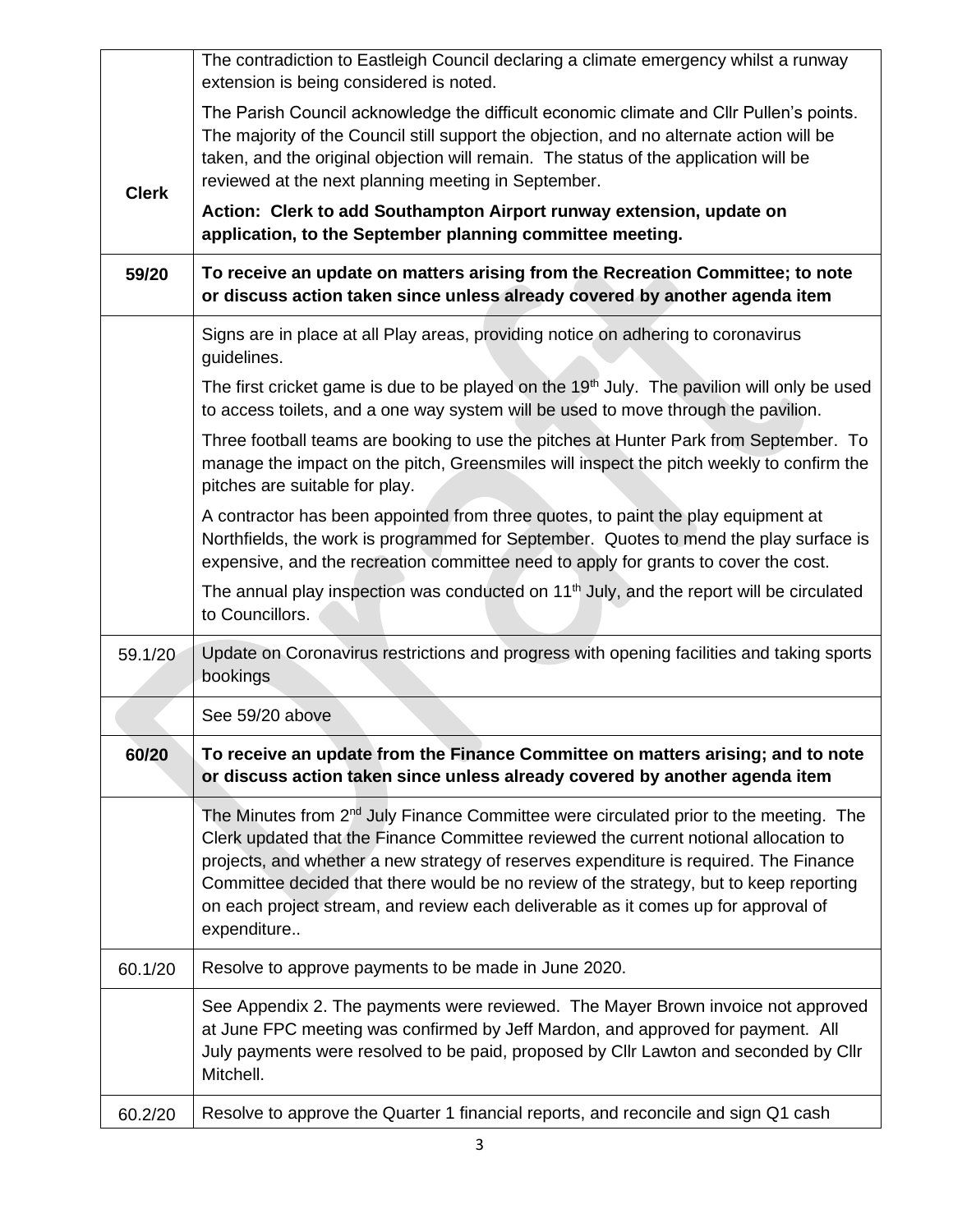|              | summary from the Edge Finance system to the HSBC June Bank Statements.                                                                                                                                                                                                                                                                                                                                                 |  |  |  |  |  |  |  |  |
|--------------|------------------------------------------------------------------------------------------------------------------------------------------------------------------------------------------------------------------------------------------------------------------------------------------------------------------------------------------------------------------------------------------------------------------------|--|--|--|--|--|--|--|--|
|              | See Appendix 3. The cash balance in the bank as at 30.06.2020:                                                                                                                                                                                                                                                                                                                                                         |  |  |  |  |  |  |  |  |
|              | $C/A$ :<br>£9,043.30                                                                                                                                                                                                                                                                                                                                                                                                   |  |  |  |  |  |  |  |  |
|              | Savings:<br>£160,405.16                                                                                                                                                                                                                                                                                                                                                                                                |  |  |  |  |  |  |  |  |
|              | Total:<br>£169,448.46                                                                                                                                                                                                                                                                                                                                                                                                  |  |  |  |  |  |  |  |  |
|              | The Q1 financials reports were reviewed. Cllr Sellars reconciled the Edge Cash<br>Summary to the HSBC Bank statements, and signed accordingly. Proposed by Cllr<br>Sellars and seconded by Cllr Pain.                                                                                                                                                                                                                  |  |  |  |  |  |  |  |  |
|              | The bank balance is split between; Budgeted income and expenditure, reserves and<br>notional project allocation. Due to the current economic climate, expenditure may be<br>slowed down on projects, it was discussed whether a portion of the notional project<br>allocation could be invested. Methods of investment were discussed, but it was decided<br>to discuss options at the next Finance Committee meeting. |  |  |  |  |  |  |  |  |
| <b>Clerk</b> | Action: Clerk to add investment of reserves to the next finance committee agenda<br>in October                                                                                                                                                                                                                                                                                                                         |  |  |  |  |  |  |  |  |
| 60.3/20      | Resolve to approve the Q1 VAT return                                                                                                                                                                                                                                                                                                                                                                                   |  |  |  |  |  |  |  |  |
|              | See Appendix 4. It was resolved to approve the Q1 VAT return, proposed by Cllr<br>Lawton and seconded by Cllr Cook.                                                                                                                                                                                                                                                                                                    |  |  |  |  |  |  |  |  |
| 61/20        | Resolve to approve S137 from Twyford Social Club and Parish Hall Trustees                                                                                                                                                                                                                                                                                                                                              |  |  |  |  |  |  |  |  |
|              | The Parish Hall Trustees are reviewing the need for the S137, no application has been<br>received by them, for review as part of this agenda item.                                                                                                                                                                                                                                                                     |  |  |  |  |  |  |  |  |
|              | See Appendix 5. The S137 from the Parish Hall was reviewed. The Social Club have<br>applied for £1,800 to complete the refurbishment of the toilets. The Council reviewed<br>the application, and resolved to award the £1,800. Proposed by Cllr Lawton and<br>seconded by Cllr Cook.                                                                                                                                  |  |  |  |  |  |  |  |  |
|              | The Clerk was asked to feedback to the Social Club, that future S137 grants may not be<br>awarded, and to not build in future funds from the Parish Council for budgeting<br>purposes.                                                                                                                                                                                                                                 |  |  |  |  |  |  |  |  |
| 62/20        | <b>Resolve to approve Safeguarding Policy</b>                                                                                                                                                                                                                                                                                                                                                                          |  |  |  |  |  |  |  |  |
|              | See Appendix 6. It was resolved to adopt the policy, proposed by Cllr Mitchell and<br>seconded by Cllr Sellars.                                                                                                                                                                                                                                                                                                        |  |  |  |  |  |  |  |  |
| 63/20        | Resolve to accept steps required to ensure <b>www.twyfordhants.org.uk</b> meets<br>website accessibility requirements                                                                                                                                                                                                                                                                                                  |  |  |  |  |  |  |  |  |
|              | CIIr Pullen has reviewed the requirements and will complete the checklist and<br>acknowledge when complete.                                                                                                                                                                                                                                                                                                            |  |  |  |  |  |  |  |  |
| <b>Clerk</b> | Action: Clerk to check with Cllr Pullen for a status update in August.                                                                                                                                                                                                                                                                                                                                                 |  |  |  |  |  |  |  |  |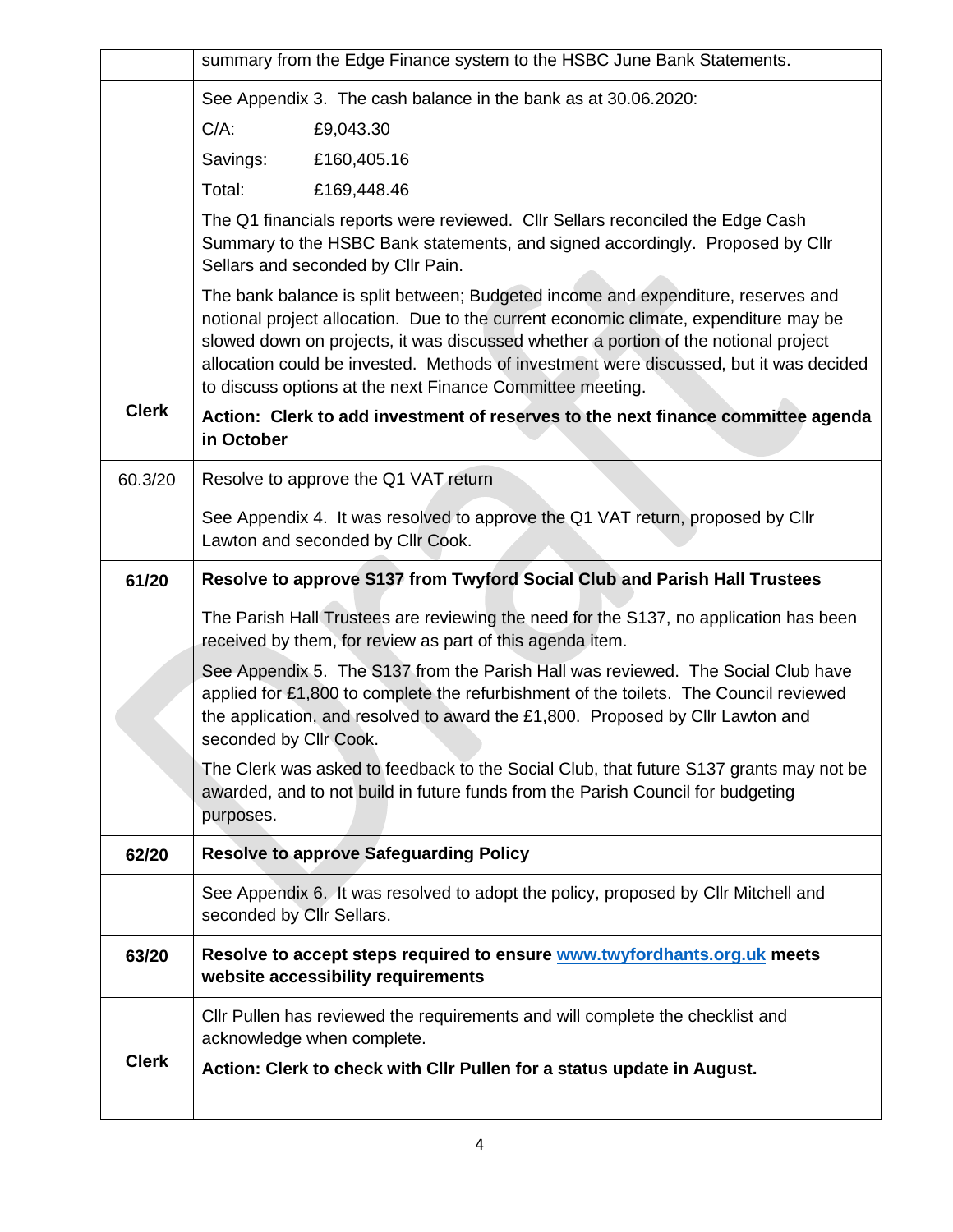| 64/20   | Top level overview of project progress                                                                                                                                                                                                                                                                                                                                                              |
|---------|-----------------------------------------------------------------------------------------------------------------------------------------------------------------------------------------------------------------------------------------------------------------------------------------------------------------------------------------------------------------------------------------------------|
| 64.1/20 | Neighbourhood Plan Project Update: Councillor Corcoran to provide an update on<br>progress of the Neighbourhood Plan and recommend next steps for FPC to approve                                                                                                                                                                                                                                    |
|         | The technical team continue to work on the amends to the Neighbourhood Plan, which<br>is still expected to come to the FPC in August for approval.                                                                                                                                                                                                                                                  |
|         | South Downs have responded on the Orchard Close policy, saying the policy requires<br>some further work, and to include it in the latest version of the Neighbourhood Plan.<br>Due to work load, South Downs are unable to approve the policy formally in isolation.<br>The technical team will continue to work on the policy before it goes out to Consultation.                                  |
|         | The question was asked, that if the Neighbourhood Plan puts restrictions on the site,<br>could the Parish Council end up being sued by a purchaser. Cllr Corcoran advised that<br>Planning legislation does not work in that way. The Neighbourhood Plan would need to<br>be taken into consideration by agents, purchasers and developers, even before the<br>Neighbourhood Plan is fully adopted. |
|         | Cllr Corcoran also notified the Council that Twyford School has purchased the land<br>behind Orchard Close.                                                                                                                                                                                                                                                                                         |
| 64.2/20 | Flood Mitigation and Car Park expansion Project Update: Councillor Corcoran to<br>provide an update on progress of the flood mitigation work and car park expansion.<br>Resolve to approve increased spend to Mayer Brown.                                                                                                                                                                          |
|         | Cllr Corcoran has written to HCC outlining that Twyford Parish Council have identified a<br>flood mitigation scheme, and request that HCC adopt the scheme for implementation.<br>HCC have acknowledged the letter, and a response is expected.                                                                                                                                                     |
|         | An additional meeting with Mayer Brown was approved by the FPC previously, which<br>explains the latest invoice being higher than expected. The FPC continue to support<br>this additional spend for Mayer Brown to attend the meeting which is circa £480.                                                                                                                                         |
| 64.3/20 | Pavilion Refurb Project Update: Tracy Nutbeam and Cllr Wheeler to provide an<br>update on progress of the pavilion refurbishment project                                                                                                                                                                                                                                                            |
|         | The shiplap on the pavilion has been replaced. The decorator is booked in to paint the<br>external of the pavilion in September. Whilst the shiplap work was done at the pavilion<br>the handrail was smoothed, which was hugely appreciated by the Parish Council.                                                                                                                                 |
|         | The flooring in the showers need mastic, which will be added to the work by Darren<br>Wyatt. Darren is also quoting to address the mould on the ceiling and in the showers.                                                                                                                                                                                                                         |
| 64.4/20 | Two Parks Strategy Project Update: Jo Nicholson and Cllr Lawton to provide an<br>update on progress of the Two Parks Strategy project                                                                                                                                                                                                                                                               |
|         | The landscape architect appointed to draft the Master Plan for Hunter Park has<br>requested a delay, due to his work load being postponed under Coronavirus, and now a<br>build up since restrictions lifted. Tim Griffin will provide a draft in August, date to be<br>confirmed. To compensate for the delay he will provide an additional meeting to talk<br>through the draft plan.             |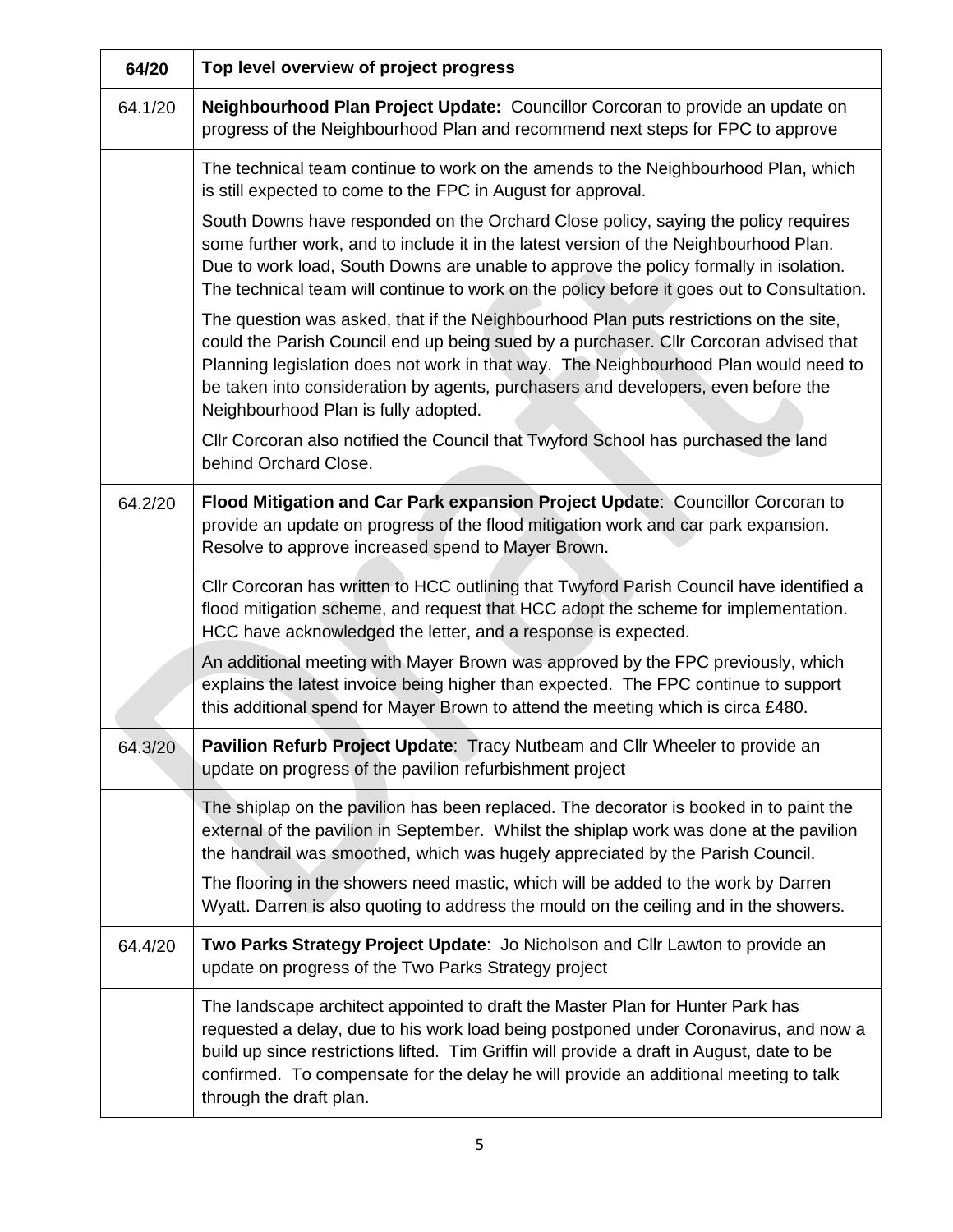|              | The boundary of Hunter Park is not registered with the land registry and requires<br>defining.                                                                                                                                                                                                                                                                                  |  |  |  |  |  |  |
|--------------|---------------------------------------------------------------------------------------------------------------------------------------------------------------------------------------------------------------------------------------------------------------------------------------------------------------------------------------------------------------------------------|--|--|--|--|--|--|
| 64.5/20      | Highways and Traffic Project Update: Cllr Bronk and Cllr Cook to provide an update<br>on progress of the Traffic and Highways project                                                                                                                                                                                                                                           |  |  |  |  |  |  |
|              | A compilation of all current requests and issues has been compiled into a table, and<br>sent to Cllr Humby by Cllr Bronk and Cllr Cook. A response is eagerly awaited.                                                                                                                                                                                                          |  |  |  |  |  |  |
|              | Cllr Mitchell has met with MP Steve Brine on Norris Bridge, to highlight the dangers to<br>pedestrians. Steve understood why Cllr Mitchell is requesting safety measures /<br>redesign of the bridge, and will discuss the Parish Council concerns with Cllr Rob<br>Humby.                                                                                                      |  |  |  |  |  |  |
|              | Cllr Lawton thanked Cllr Pullen for the movement of the SLR's. The Clerk said that she<br>has a pole stored on her driveway, which she will move to Hunter Park.                                                                                                                                                                                                                |  |  |  |  |  |  |
| <b>Clerk</b> | Action: Clerk to move SLR pole to Hunter Park                                                                                                                                                                                                                                                                                                                                   |  |  |  |  |  |  |
|              |                                                                                                                                                                                                                                                                                                                                                                                 |  |  |  |  |  |  |
| 64.6/20      | Cycleway Project Update: Cllr Corcoran and Cllr Mitchell to provide an update on the<br>progress of the Cycleway project                                                                                                                                                                                                                                                        |  |  |  |  |  |  |
|              | No further update                                                                                                                                                                                                                                                                                                                                                               |  |  |  |  |  |  |
| 64.7/20      | Climate Project Update: Cllr Forder-Stent to provide an update on the progress of the<br>Climate project                                                                                                                                                                                                                                                                        |  |  |  |  |  |  |
|              | No further update                                                                                                                                                                                                                                                                                                                                                               |  |  |  |  |  |  |
| 65/20        | To resolve to increase the 2020/21 annual budget to £2,000 for fortnightly<br>relocating the council's 2 speed limit reporting units (including battery charging<br>and changing; and data downloading, analysis and distribution)                                                                                                                                              |  |  |  |  |  |  |
|              | After much discussion, it was decided that the budget would not be increased, but to:                                                                                                                                                                                                                                                                                           |  |  |  |  |  |  |
|              | Monitor the current budget and increase it if required for 2021 / 2022<br>Utilise unused budget during lockdown to supplement costs later in the year<br>Use the caretaker when appointed to move the SLR as was the previous practise<br>with Foard Maintenance<br>Add movement of SLR, and data download to the job description of the Clerk, and<br>$\overline{\phantom{a}}$ |  |  |  |  |  |  |
|              | increase the amount of hours of the job accordingly.                                                                                                                                                                                                                                                                                                                            |  |  |  |  |  |  |
|              | In the meantime, Cllr Pullen will create a documented process of the steps to download<br>and process the data.                                                                                                                                                                                                                                                                 |  |  |  |  |  |  |
|              | CIIr Corcoran requested a sample of the data, which has been previously circulated.                                                                                                                                                                                                                                                                                             |  |  |  |  |  |  |
| <b>Clerk</b> | Action: Clerk to send out sample SLR data to Cllr Corcoran                                                                                                                                                                                                                                                                                                                      |  |  |  |  |  |  |
| 66/20        | Councillor Corcoran to provide an update on Berry Meadow and Compton Lock<br><b>Committee business</b>                                                                                                                                                                                                                                                                          |  |  |  |  |  |  |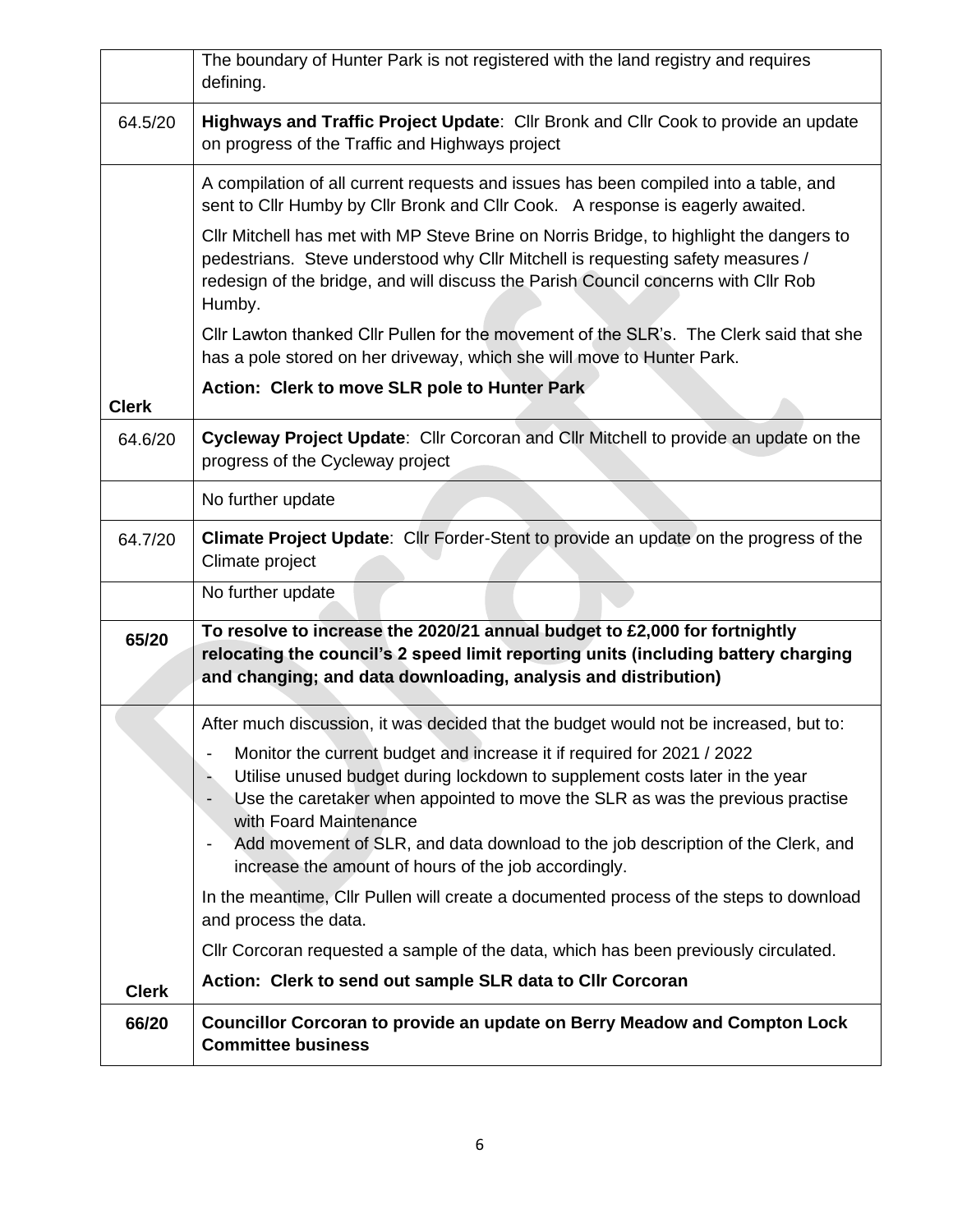|              | The next Berry Meadow committee meeting is due for 30 <sup>th</sup> July. The lease agreement<br>will be discussed at this meeting, requiring the subsequent agenda item to be postponed<br>until the next FPC.                                                                                                                                                                                                                                 |  |  |  |  |  |  |
|--------------|-------------------------------------------------------------------------------------------------------------------------------------------------------------------------------------------------------------------------------------------------------------------------------------------------------------------------------------------------------------------------------------------------------------------------------------------------|--|--|--|--|--|--|
| <b>Clerk</b> | CIIr Cook requested an invitation to the committee meeting, for herself and CIIr Bronk.                                                                                                                                                                                                                                                                                                                                                         |  |  |  |  |  |  |
|              | Action: Clerk to ensure CIIr Cook and CIIr Bronk receive an invitation to the next<br><b>Berry Meadow Committee</b>                                                                                                                                                                                                                                                                                                                             |  |  |  |  |  |  |
| 66.1/20      | Resolve to sign the leasing agreement for TIW Churchfields to run until December<br>2023.                                                                                                                                                                                                                                                                                                                                                       |  |  |  |  |  |  |
|              | Postponed until next FPC meeting                                                                                                                                                                                                                                                                                                                                                                                                                |  |  |  |  |  |  |
| <b>Clerk</b> | Action: Clerk to add to FPC meeting scheduled for 24th September                                                                                                                                                                                                                                                                                                                                                                                |  |  |  |  |  |  |
| 67/20        | To confirm and resolve to agree financial and contractual arrangements with<br>Venture Security to patrol the water meadows for a period of ten weeks at a cost<br>of no more than £2,040.                                                                                                                                                                                                                                                      |  |  |  |  |  |  |
|              | Cllr Lawton, Clerk and Cllr Cook have virtually met with Venture Security. The<br>operational arrangements of the contract were discussed, with one ranger patrolling for<br>a minimum of 2 hours, as opposed to 2 rangers for 1 hour. Venture Security are<br>suggesting a start time of 5-6pm after their work in Winchester town centre, and Twyford<br>Parish Council are requesting some flexibility on earlier start times when required. |  |  |  |  |  |  |
|              | Venture Security will not have the powers to detain, but accredited officers have the<br>following low-level police powers under the Community Safety Accreditation Scheme<br>$(CSAS)$ :                                                                                                                                                                                                                                                        |  |  |  |  |  |  |
|              | Power to require giving of name and address<br>Power to require name and address for antisocial behaviour<br>$\bullet$<br>Power to require persons aged under 18 to surrender alcohol<br>٠<br>Power to seize tobacco from a person aged under 16<br>Power to deal with begging                                                                                                                                                                  |  |  |  |  |  |  |
|              | Funding for the initiative has been applied for, and awarded from the Hampshire County<br>Councillors Award scheme. Cllr Humby and Cllr Warwick have awarded £1,000 each to<br>the scheme. This is great news and the Parish Council thank the Councillors for their<br>support.                                                                                                                                                                |  |  |  |  |  |  |
|              | CIIr Mitchell asked what the key indicator will be used to measure if the scheme is a<br>success. There is no quantitative measure, and verbal feedback and police reports will<br>be reviewed.                                                                                                                                                                                                                                                 |  |  |  |  |  |  |
|              | It was discussed that the existing signage at the locks could do with being updated,<br>which will be discussed at the Berry Meadow committee meeting on the 30.07.2020.                                                                                                                                                                                                                                                                        |  |  |  |  |  |  |
|              | The Parish Council resolved to continue to support the scheme and for Cllr Lawton to<br>proceed and finalise the contractual terms of the agreement with Venture Security.<br>Proposed by Cllr Corcoran and seconded by Cllr Forder-Stent.                                                                                                                                                                                                      |  |  |  |  |  |  |
|              | CIIr Corcoran asked if HCC as land owners of adjacent land should be notified.                                                                                                                                                                                                                                                                                                                                                                  |  |  |  |  |  |  |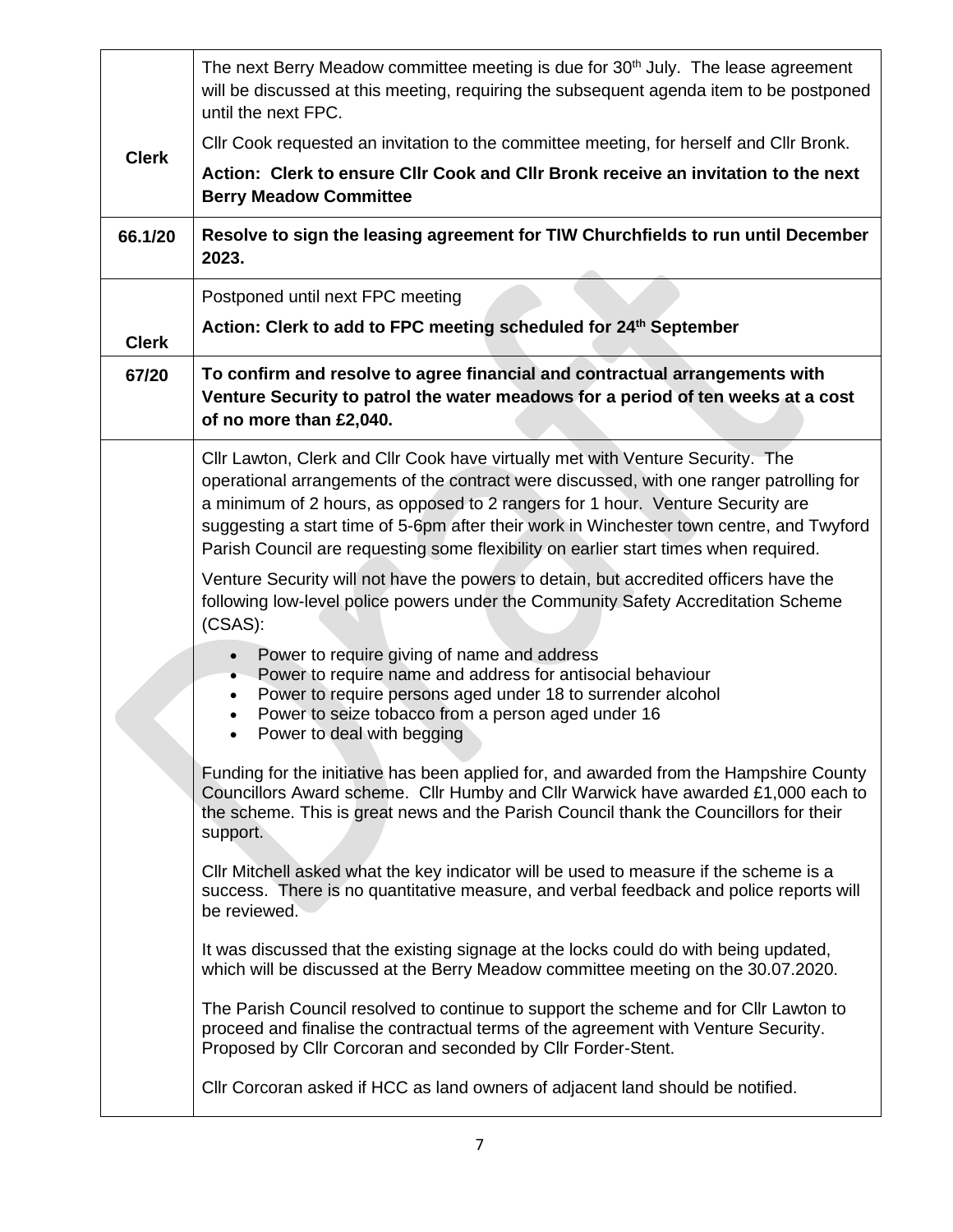| <b>Cllr</b><br>Lawton<br>& Cllr<br>Corcoran | Action: Cllr Lawton and Cllr Corcoran to draw out the land boundaries, and notify<br>HCC of the contract with Venture Security.                                                                                                                                                                                                                                                                                                                         |
|---------------------------------------------|---------------------------------------------------------------------------------------------------------------------------------------------------------------------------------------------------------------------------------------------------------------------------------------------------------------------------------------------------------------------------------------------------------------------------------------------------------|
| 68/20                                       | Following the resignation of the Clerk and Assistant Clerk, resolve to advertise for<br>a new Clerk and RFO. Resolve to agree an increase to current hours to reflect the<br>work required.                                                                                                                                                                                                                                                             |
|                                             | The Assistant Clerk and Clerk have both resigned, and have a leave date of $2nd$ October.<br>Clerk and Chairman will review the job specification and hours required, prior to<br>advertising the vacancy.                                                                                                                                                                                                                                              |
|                                             | Feedback from the outgoing employees is requested, to help improve the job experience<br>in the future.                                                                                                                                                                                                                                                                                                                                                 |
|                                             | One item was raised, was the number of emails that are sent around using a lot of time<br>that is not necessary. Cllr Mitchell suggested just replying to the sender, rather than<br>reply to all. If a point is important to be shared to all Councillors, it can be raised at a<br>later date.                                                                                                                                                        |
|                                             | Cllr Pain left the meeting.                                                                                                                                                                                                                                                                                                                                                                                                                             |
| 69/20                                       | Resolve to fund up to £200 to purchase and install a bench at Dolphin Hill and<br>plant wild flowers.                                                                                                                                                                                                                                                                                                                                                   |
|                                             | The area has been cleared, and a bench has been requested by Cllr Cook to be<br>purchased and installed. WCC will maintain the area. The Parish Council supported the<br>motion, and resolved to fund up to £200 to install a bench at Dolphin Hill. If a good<br>quality bench, which will be durable, will be in excess of £200, Cllr Cook is invited to<br>approach the Parish Council. Proposed by Cllr Cook and seconded by Cllr Forder-<br>Stent. |
| 70/20                                       | Public Transport and Bus Stops - To receive an oral report from Councillor<br><b>Wheeler</b>                                                                                                                                                                                                                                                                                                                                                            |
|                                             | Bus Services are back to normal, with users having to wear face masks.                                                                                                                                                                                                                                                                                                                                                                                  |
| 71/20                                       | To note, for information only, significant communications on matters that are not<br>included elsewhere on the agenda                                                                                                                                                                                                                                                                                                                                   |
|                                             | A No Entry sign has been put up on the land next to Norris Bridge, which is a Highway<br>access. The sign should not have been put up, but the Council understand it has been<br>put up to deter water craft on the Itchen. To be reviewed.                                                                                                                                                                                                             |
| <b>Clerk</b>                                | Action: Clerk to add review situation of No Entry on entrance to the land next to<br>Norris Bridge, at next FPC meeting, 24th September.                                                                                                                                                                                                                                                                                                                |
|                                             | CIIr Forder-Stent raised the issue of increased volume of speeding traffic along Hazeley<br>Road. Cllr Pullen will look at the schedule for the next position at Hazeley Road, so the<br>data can be obtained.                                                                                                                                                                                                                                          |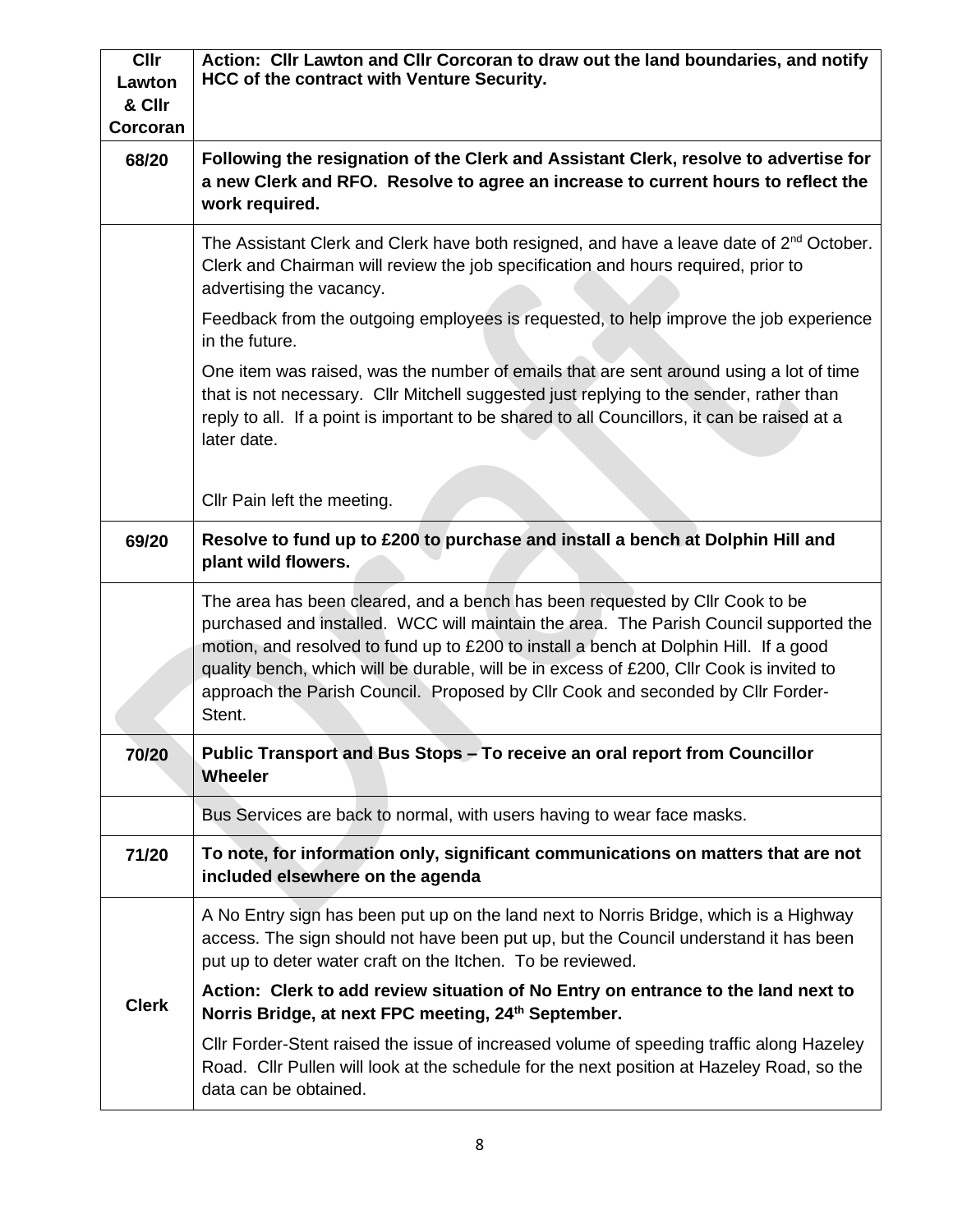| 72/20 | To raise any items for the agenda of 24 <sup>th</sup> September Full Parish Council meeting<br>and discuss arrangements for urgent business during the interim period. |  |  |  |  |
|-------|------------------------------------------------------------------------------------------------------------------------------------------------------------------------|--|--|--|--|
|       | The Clerk, Chairman and Assistant Clerk will continue to process business as usual<br>throughout August. No additional items raised.                                   |  |  |  |  |

Jo Nicholson - Clerk to the Parish Council - 20<sup>th</sup> July 2020. [clerk@twyfordhants.org.uk](mailto:clerk@twyfordhants.org.uk)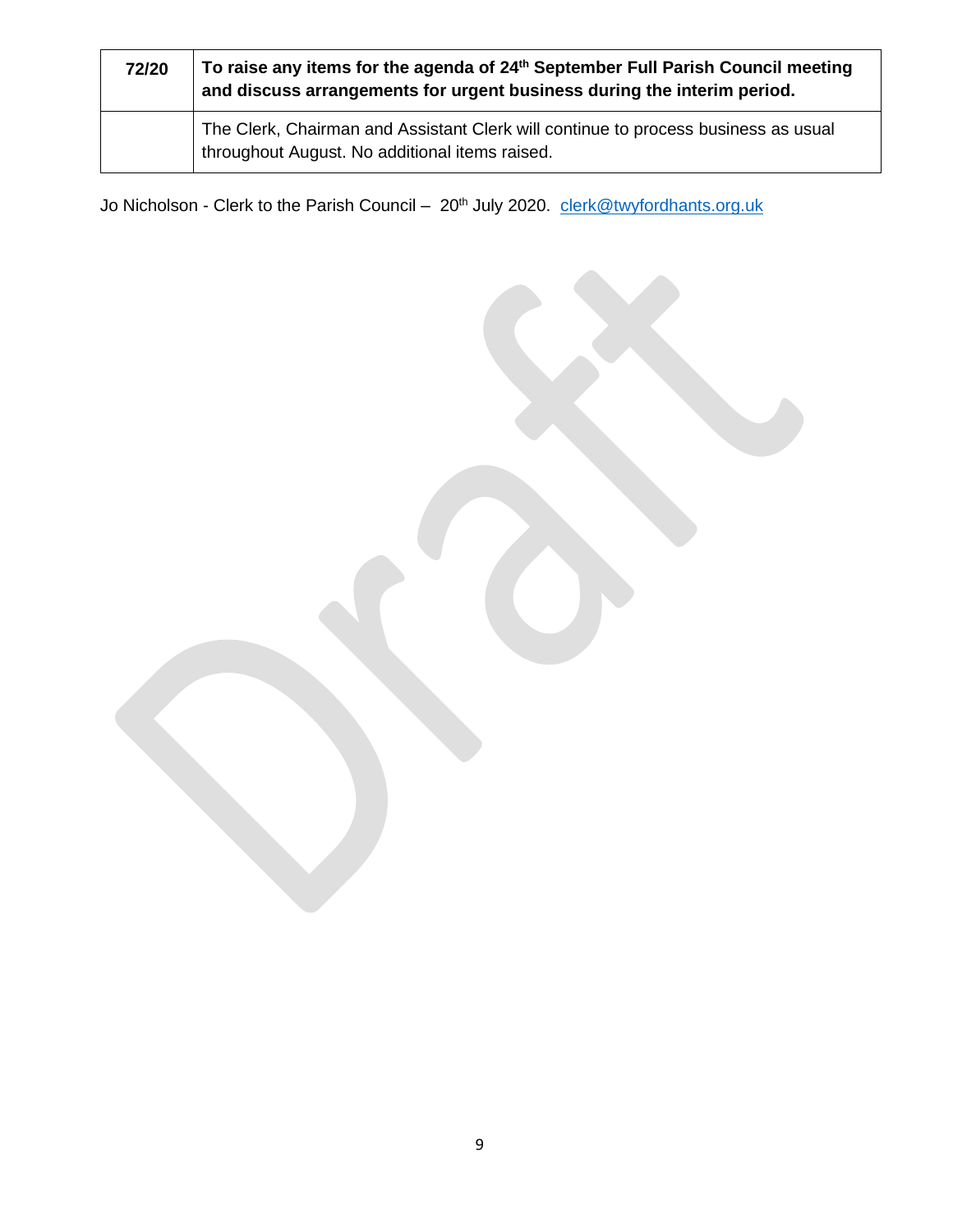#### Report to Twyford Parish Council

Covid-19 continues to have a major effect on Winchester City Council services and its plans for the future. With a current focus on recovery significant changes are being made in collaboration with Hampshire County Council to provide safe access to Winchester's (and the district's market towns) shops, restaurants and pubs. A few road closures and lane restrictions have been made to aid social distancing and further ones are planned. Following the government's announcement that parks and outdoor gyms could open with effect from 4th July, guidance was (according the WCC's Chief Executive) "suddenly released for this which is really very prescriptive. A large number of staff have been working on this and we are currently erecting signage and ensuring cleaning regimes are in place for our sites and also providing advice to parish and town councils". Whilst most essential services were maintained, thanks to the efforts of large numbers of staff, a few such as pest control were suspended to transfer staff to other duties. I have asked that this be looked at in anticipation of another major outbreak, as households subjected to an infestation of vermin need access to services to eradicate them and there is a risk that private operators may be unavailable or need to charge much higher prices to turn out.

A number of virtual council meetings have occurred, both for decision making or as member briefings, details are on the WCC website. The CEO has referred to guidance issued on 1st July for 'managing council buildings' which "supports our approach of maintaining virtual meetings - democratic and engagement - where possible....we have a team working on this ... for our review on how we work in September". Members of the public are able to access a live sound feed of council meetings, or register to participate in a meeting.

One of the briefings provided details of the forthcoming change to garden waste collection arrangements, which will commence in February. Changes are being made, further to council consultation on its budget options at the end of 2019, when over 55% of respondents supported charging for garden waste collections (in the face of other consequences such as higher fees for other charged services or reductions of services). Residents will be contacted in the autumn and will have the option of ordering a small or large wheeled bin for which an annual charge of £39 or £59 respectively will be payable. Residents may order multiple bins or may make private arrangements to share bins and the costs and I understand that at least one parish council is considering whether to organise any local arrangements to assist residents by establishing a 'bring site' (along the lines of those for bottles or other recycled material).

It is pleasing to note that concerns of many Twyford parish residents will be allayed by an announcement by Eastleigh Borough Council that it will seek to preserve the countryside that was previously identified in its draft Local Plan for development at Bishopstoke and Fair Oak. Residents (and the Parish Council) should therefore be aware of the review by Winchester City Council of its Local Plan and the following response to a question by Councillor Cook tabled for the Full Council meeting on 8th July. "In the middle of August Cabinet is due to consider a Strategic Issues and Options (SIO) document. ..giving people an early opportunity to inform and shape the direction of the [local] Plan before it is drafted....consultation on the SIO document will take place in late September. " The timetable for publication of the draft local plan is Spring 2021. Although Twyford parish is outside the area of the plan (because Twyford parish is covered by the South Downs plan) major development sites planned by Winchester could dramatically increase traffic affecting Twyford. It is therefore critical that the Parish Council and residents participate in this formal consultation and other consultation opportunities.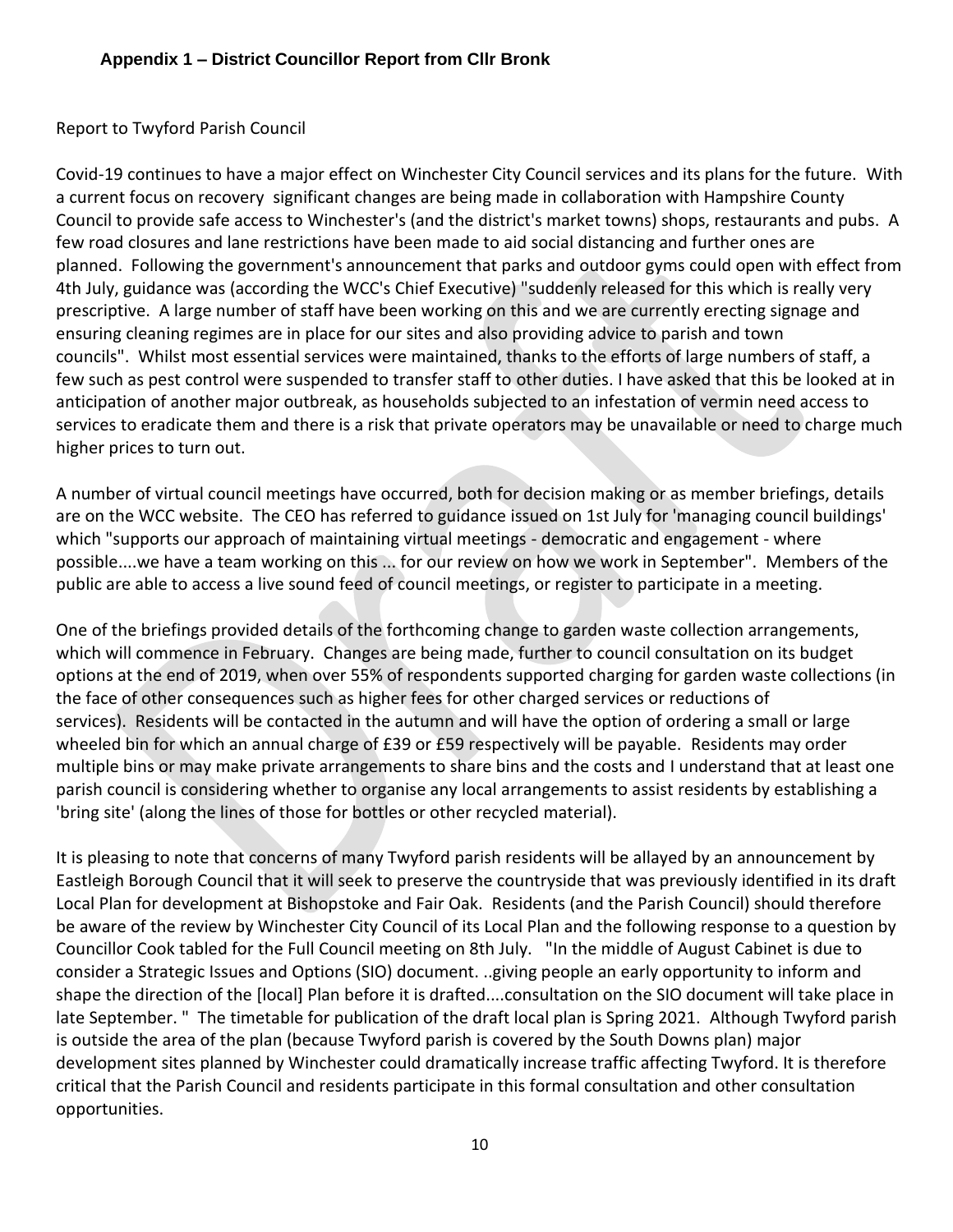Finally, after many missed collections and repeated contacts with WCC officers and the responsible cabinet member, I note that residents of Park Lane have been notified of a change to their refuse, recycling and garden waste collection arrangements. Problems were attributed to the narrow lane and wide vehicles which is being resolved by the use of a newly acquired narrower vehicle.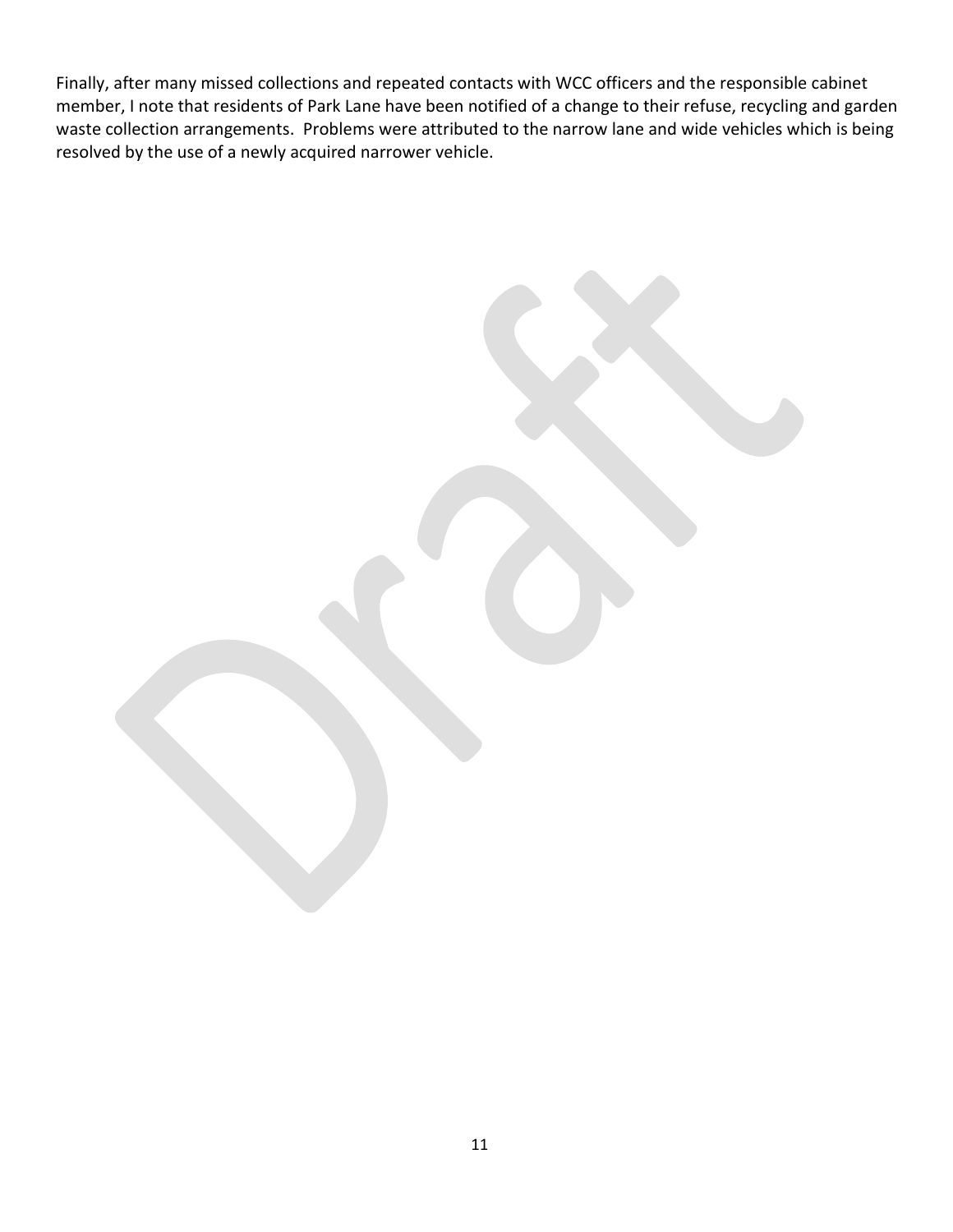#### **Appendix 2 – Payments of approval in July**

# Invoiced Expenditure Transactions and the start of year 01/04/20

Invoices with a ledger date on or after 01/07/20 and on or before 31/07/20

| Invoice      |     | Tn no Paid | Gross                                                            | Vat    |             | Net Cttee | <b>Supplier InvoiceDetails</b>                                |
|--------------|-----|------------|------------------------------------------------------------------|--------|-------------|-----------|---------------------------------------------------------------|
| date         |     | date       |                                                                  |        |             |           |                                                               |
| 01/07/20     | 82  |            | 56.00                                                            | 0.00   | 56.00 REC   |           | Colden Common Parish Council - Lengthsman contract            |
| 01/07/20     | 84  |            | 1,663.65                                                         | 277.27 | 1,386.38    |           | Green Smile Ltd -                                             |
| 01/07/20     | 86  |            | 585.00                                                           | 0.00   | 585.00 PROJ |           | Hilary Frearson - TNP admin June                              |
| 01/07/20     | 87  |            | 114.00                                                           | 19.00  | 95.00 FIN   |           | HALC - Cllr training for TB part 1 and part 2                 |
| 01/07/20     | 88  |            | 11.99                                                            | 2.00   | 9.99 FIN    |           | 1&1 IONOS - website hosting                                   |
| 01/07/20     | 89  |            | 33.00                                                            | 0.00   | 33.00 FIN   |           | Microsoft - Cllr domains                                      |
| 01/07/20     | 90  |            | 181.61                                                           | 30.27  | 151.34 REC  |           | Shoreland Network Solutions - cricket square maintenance June |
| 01/07/20     | 92  |            | 11.00                                                            | 1.83   | 9.17 REC    |           | Steve Pullen - paint for sand pit                             |
| 01/07/20     | 103 |            | 68.00                                                            | 11.33  | 56.67 REC   |           | $EDF -$                                                       |
| 04/07/20     | 83  |            | 148.75                                                           | 0.00   | 148.75 REC  |           | Wyatt Electrical - maintenance at play area                   |
| 05/07/20     | 85  |            | 35.00                                                            | 0.00   | 35.00 FIN   |           | ICO - ICO annual fee                                          |
| 09/07/20     | 91  |            | 22.10                                                            | 3.68   | 18.42 FIN   |           | O2 - parish mobile phone july                                 |
| 16/07/20     | 81  | 16/07/20   | 205.00                                                           | 34.17  | 170.83 REC  |           | ACE Liftaway - Hunter Park Skip copse clearance               |
| 16/07/20     | 97  |            | 24.79                                                            | 0.00   | 24.79 FIN   |           | Joanne Nicholson - Clerk expenses June                        |
| 16/07/20     | 98  |            | 12.00                                                            | 0.00   | 12.00 FIN   |           | Tracy Nutbeam - June expenses asst clerk                      |
| 16/07/20     | 102 |            | 563.00                                                           | 0.00   | 563.00 FIN  |           | Twyford Social Club - S137 grant awarded 30.01.2020 part 3    |
| 31/07/20     | 93  |            | 209.18                                                           | 0.00   | 209.18 FIN  |           | Tracy Nutbeam - July Salary and June overtime (1.78hrs)       |
| 31/07/20     | 94  |            | 88.89                                                            | 0.00   | 88.89 REC   |           | Marie Longman - Pavilion Cleaner salary july                  |
| 31/07/20     | 95  |            | 816.14                                                           | 0.00   | 816.14 FIN  |           | Joanne Nicholson - July clerk salary                          |
| 31/07/20     | 96  |            | 225.71                                                           | 0.00   | 225.71      |           | HMRC -                                                        |
| 31/07/20     | 99  |            | 257.40                                                           | 0.00   | 257.40      |           | Hampshire County Council - pensions contribution for July     |
|              |     |            |                                                                  |        |             |           |                                                               |
|              |     |            |                                                                  |        |             |           |                                                               |
| <b>Total</b> |     |            | 5,332.21                                                         | 379.55 | 4,952.66    |           |                                                               |
| Additional   |     |            |                                                                  |        |             |           |                                                               |
| 30/06/2020   |     |            | 63.92                                                            | 10.66  | 53.26       |           | VIKING - stamps for internal auditor requirements             |
| 30/06/2020   |     |            | 259.20                                                           | 43.20  | 216.00      |           | Quality Garden Supplies - sand for play area                  |
| 30/06/2020   |     |            | 21.67                                                            | 0.00   | 21.67       |           | Parish Clerk expenses for May - missed presentation in June   |
|              |     |            | 16/07/20 02:58 PM Vs: 8.46.04 Twyford Parish Council Page 1 of 1 |        |             |           |                                                               |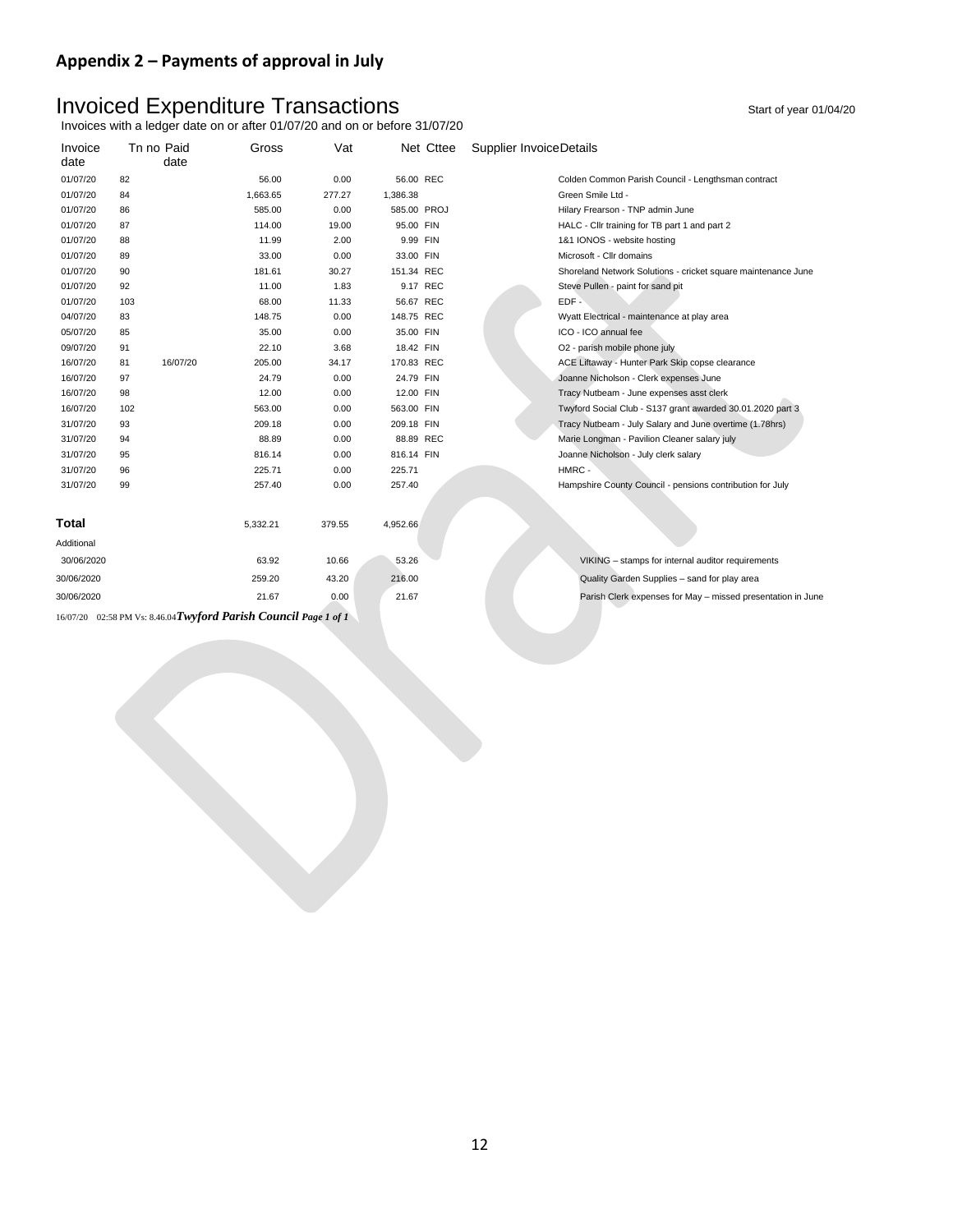# **Q1 Income and Expenditure Financial Budget Comparison**

Comparison between 01/04/20 and 30/06/20 inclusive.

|                          | Excludes transactions with an invoice date prior to 01/04/20 |             |            |           |           |           |                  |                |
|--------------------------|--------------------------------------------------------------|-------------|------------|-----------|-----------|-----------|------------------|----------------|
|                          |                                                              | 2020/2021   | Qtr 1 Net  | Qtr 2 Net | Qtr 3 Net | Qtr 4 Net | <b>Total Net</b> | <b>Balance</b> |
| <b>INCOME</b>            |                                                              |             |            |           |           |           |                  |                |
| Finance                  |                                                              |             |            |           |           |           |                  |                |
| 100                      | Precept                                                      | £105,619.00 | £53,513.50 | £0.00     | £0.00     | £0.00     | £53,513.50       | $-E52,105.50$  |
| 105                      | <b>VAT Refund</b>                                            | £0.00       | £1,780.00  | £0.00     | £0.00     | £0.00     | £1,780.00        | £1,780.00      |
| 110                      | Bank Interest (current)                                      | £0.00       | £0.00      | £0.00     | £0.00     | £0.00     | £0.00            | £0.00          |
| 115                      | Bank Interest (savings)                                      | £70.00      | £70.83     | £0.00     | £0.00     | £0.00     | £70.83           | £0.83          |
| 120                      | CIL                                                          | £0.00       | £0.00      | £0.00     | £0.00     | £0.00     | £0.00            | £0.00          |
| <b>Total Finance</b>     |                                                              | £105,689.00 | £55,364.33 | £0.00     | £0.00     | £0.00     | £55,364.33       | $-£50,324.67$  |
| <b>Parish Farm</b>       |                                                              |             |            |           |           |           |                  |                |
| 400                      | <b>Grants &amp; Donations</b>                                | £5.000.00   | £0.00      | £0.00     | £0.00     | £0.00     | £0.00            | $-E5,000.00$   |
| <b>Total Parish Farm</b> |                                                              | £5,000.00   | £0.00      | £0.00     | £0.00     | £0.00     | £0.00            | $-E5,000.00$   |
|                          | <b>Recreation &amp; Open Spaces</b>                          |             |            |           |           |           |                  |                |
| 200                      | <b>Pavilion Hire</b>                                         | £300.00     | £0.00      | £0.00     | £0.00     | £0.00     | £0.00            | $-£300.00$     |
| 205                      | Pitch Hire                                                   | £2,500.00   | £0.00      | £0.00     | £0.00     | £0.00     | £0.00            | $-E2,500.00$   |
| 210                      | Allotments                                                   | £675.00     | £613.17    | £0.00     | £0.00     | £0.00     | £613.17          | $-E61.83$      |
| 215                      | <b>Deposits</b>                                              | £100.00     | £0.00      | £0.00     | £0.00     | £0.00     | £0.00            | $-£100.00$     |
| 220                      | <b>Grants &amp; Donations</b>                                | £0.00       | £0.00      | £0.00     | £0.00     | £0.00     | £0.00            | £0.00          |
|                          | <b>Total Recreation &amp; Open Spaces</b>                    | £3,575.00   | £613.17    | £0.00     | £0.00     | £0.00     | £613.17          | $-E2,961.83$   |
| Projects                 |                                                              |             |            |           |           |           |                  |                |
| 500                      | <b>NP Production</b>                                         | £0.00       | £0.00      | £0.00     | £0.00     | £0.00     | £0.00            | £0.00          |
| 515                      | Car Park expansion (WCC CIL<br>£65,000)                      | £0.00       | £0.00      | £0.00     | £0.00     | £0.00     | £0.00            | £0.00          |
| 520                      | Flooding                                                     | £0.00       | £0.00      | £0.00     | £0.00     | £0.00     | £0.00            | £0.00          |
| 525                      | Pavilion Refurb (SDNP CIL<br>£5,000)                         | £0.00       | £0.00      | £0.00     | £0.00     | £0.00     | £0.00            | £0.00          |
| 530                      | Two Parks (SDNP CIL £12,700)                                 | £0.00       | £0.00      | £0.00     | £0.00     | £0.00     | £0.00            | £0.00          |
| 535                      | Traffic                                                      | £0.00       | £0.00      | £0.00     | £0.00     | £0.00     | £0.00            | £0.00          |
| 540                      | Climate                                                      | £0.00       | £0.00      | £0.00     | £0.00     | £0.00     | £0.00            | £0.00          |
|                          |                                                              |             |            |           |           |           |                  |                |

02/07/20 01:44 PM Vs: *Twyford Parish Council Page 1 of 5*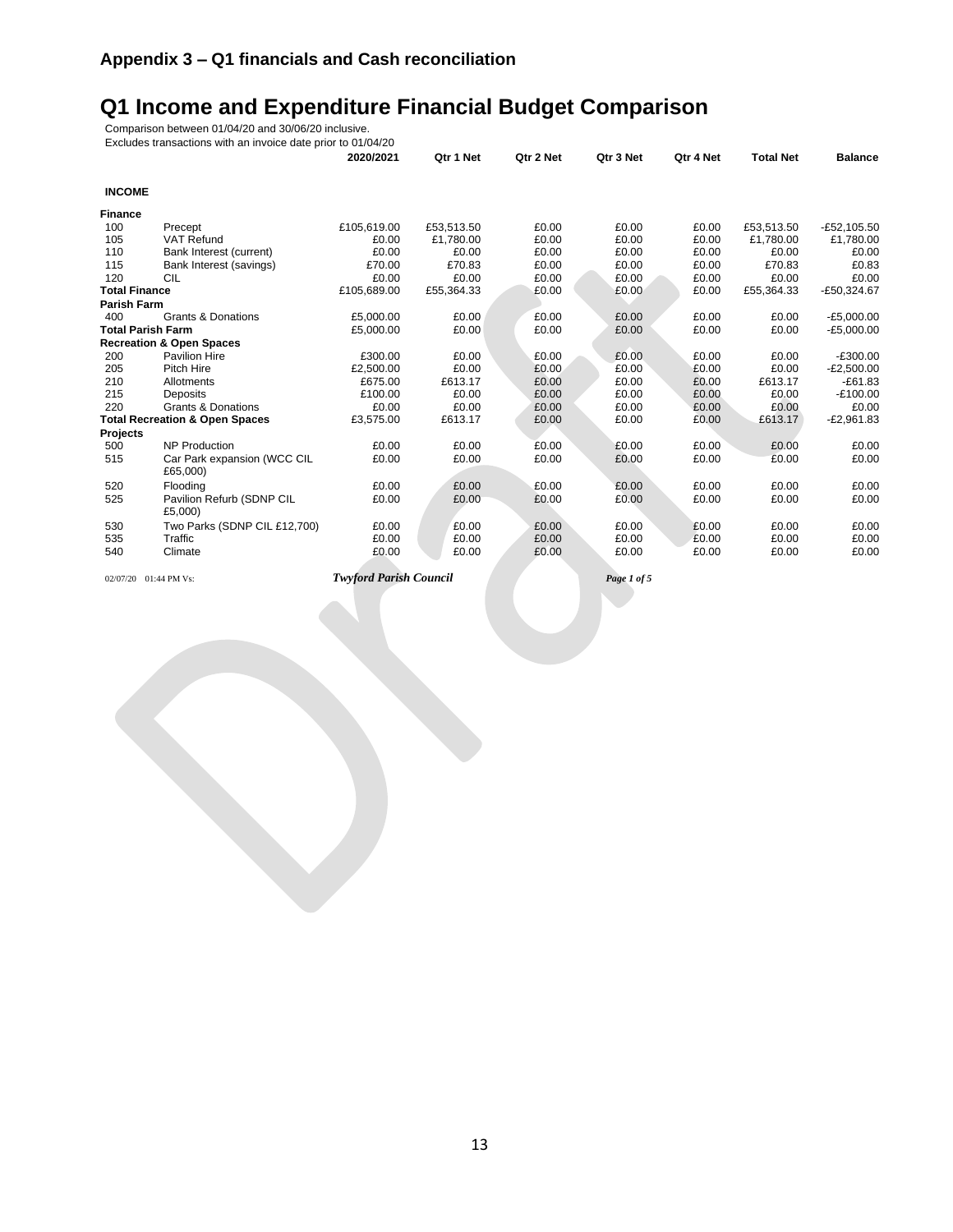# **Financial Budget Comparison**

Comparison between 01/04/20 and 30/06/20 inclusive.

| Excludes transactions with an invoice date prior to 01/04/20 |                            |             |            |           |           |           |                  |                |
|--------------------------------------------------------------|----------------------------|-------------|------------|-----------|-----------|-----------|------------------|----------------|
|                                                              |                            | 2020/2021   | Qtr 1 Net  | Otr 2 Net | Qtr 3 Net | Otr 4 Net | <b>Total Net</b> | <b>Balance</b> |
| 545                                                          | Cycleway (WCC CIL £50,000) | £0.00       | £0.00      | £0.00     | £0.00     | £0.00     | £0.00            | £0.00          |
| <b>Total Projects</b>                                        |                            | £0.00       | £0.00      | £0.00     | £0.00     | £0.00     | £0.00            | £0.00          |
| <b>Total Income</b>                                          |                            | £114.264.00 | £55.977.50 | £0.00     | £0.00     | £0.00     | £55.977.50       | -£58.286.50    |

| $02/07/20$ 01:44 PM Vs: |  |
|-------------------------|--|
|                         |  |

02/07/20 01:44 PM Vs: *Twyford Parish Council Page 2 of 5*

# **Financial Budget Comparison**

Comparison between 01/04/20 and 30/06/20 inclusive. Excludes transactions with an invoice date prior to 01/04/20

|                          |                                     | 2020/2021                     | Qtr 1 Net  | Qtr 2 Net | Qtr 3 Net   | Qtr 4 Net | <b>Total Net</b> | <b>Balance</b> |
|--------------------------|-------------------------------------|-------------------------------|------------|-----------|-------------|-----------|------------------|----------------|
| <b>EXPENDITURE</b>       |                                     |                               |            |           |             |           |                  |                |
| <b>Finance</b>           |                                     |                               |            |           |             |           |                  |                |
| 1000                     | <b>Employment Costs</b>             | £27,682.98                    | £4,527.50  | £0.00     | £0.00       | £0.00     | £4,527.50        | £23,155.48     |
| 1010                     | Expenses                            | £1,804.00                     | £118.36    | £0.00     | £0.00       | £0.00     | £118.36          | £1,685.64      |
| 1020                     | Administration                      | £3,528.00                     | £959.32    | £0.00     | £0.00       | £0.00     | £959.32          | £2,568.68      |
| 1030                     | <b>External Advice</b>              | £500.00                       | £0.00      | £0.00     | £0.00       | £0.00     | £0.00            | £500.00        |
| 1040                     | Training                            | £500.00                       | £0.00      | £0.00     | £0.00       | £0.00     | £0.00            | £500.00        |
| 1050                     | Insurance                           | £2,372.00                     | £0.00      | £0.00     | £0.00       | £0.00     | £0.00            | £2,372.00      |
| 1060                     | <b>Grants and Donations</b>         | £1,000.00                     | £0.00      | £0.00     | £0.00       | £0.00     | £0.00            | £1,000.00      |
| 1070                     | Section 137                         | £4,000.00                     | £842.69    | £0.00     | £0.00       | £0.00     | £842.69          | £3,157.31      |
| 1080                     | Room Hire                           | £1,000.00                     | £0.00      | £0.00     | £0.00       | £0.00     | £0.00            | £1,000.00      |
| 1090                     | Legal Fees                          | £500.00                       | £0.00      | £0.00     | £0.00       | £0.00     | £0.00            | £500.00        |
| 1100                     | <b>Audit Fees</b>                   | £975.00                       | £475.00    | £0.00     | £0.00       | £0.00     | £475.00          | £500.00        |
| 1110                     | Subscriptions                       | £500.00                       | £0.00      | £0.00     | £0.00       | £0.00     | £0.00            | £500.00        |
| 1120                     | <b>Street Lighting</b>              | £3,150.00                     | £1,383.20  | £0.00     | £0.00       | £0.00     | £1,383.20        | £1,766.80      |
| 1130                     | Speed Camera                        | £610.00                       | £3,440.80  | £0.00     | £0.00       | £0.00     | £3.440.80        | $-E2,830.80$   |
| 1140                     | PWLB interest - Gilbert Room        | £425.25                       | £220.50    | £0.00     | £0.00       | £0.00     | £220.50          | £204.75        |
| 1141                     | PWLB capital - Gilbert Room         | £1,200.00                     | £600.00    | £0.00     | £0.00       | £0.00     | £600.00          | £600.00        |
| 1142                     | PWLB - interest Berry Meadow        | £67.92                        | £40.75     | £0.00     | £0.00       | £0.00     | £40.75           | £27.17         |
| 1143                     | PWLB - capital Berry Meadow         | £3,333.34                     | £1,666.67  | £0.00     | £0.00       | £0.00     | £1,666.67        | £1,666.67      |
| 1150                     | VAT on payments                     | £0.00                         | £0.00      | £0.00     | £0.00       | £0.00     | £0.00            | £0.00          |
| 1160                     | <b>Street Furniture</b>             | £0.00                         | £0.00      | £0.00     | £0.00       | £0.00     | £0.00            | £0.00          |
| <b>Total Finance</b>     |                                     | £53,148.49                    | £14,274.79 | £0.00     | £0.00       | £0.00     | £14,274.79       | £38,873.70     |
| <b>Parish Farm</b>       |                                     |                               |            |           |             |           |                  |                |
| 4010                     | <b>Water Meadow Maintenance</b>     | £6,583.00                     | £1,365.00  | £0.00     | £0.00       | £0.00     | £1,365.00        | £5,218.00      |
| <b>Total Parish Farm</b> |                                     | £6,583.00                     | £1,365.00  | £0.00     | £0.00       | £0.00     | £1,365.00        | £5,218.00      |
|                          | <b>Recreation &amp; Open Spaces</b> |                               |            |           |             |           |                  |                |
| 02/07/20 01:47 PM Vs:    |                                     | <b>Twyford Parish Council</b> |            |           | Page 3 of 5 |           |                  |                |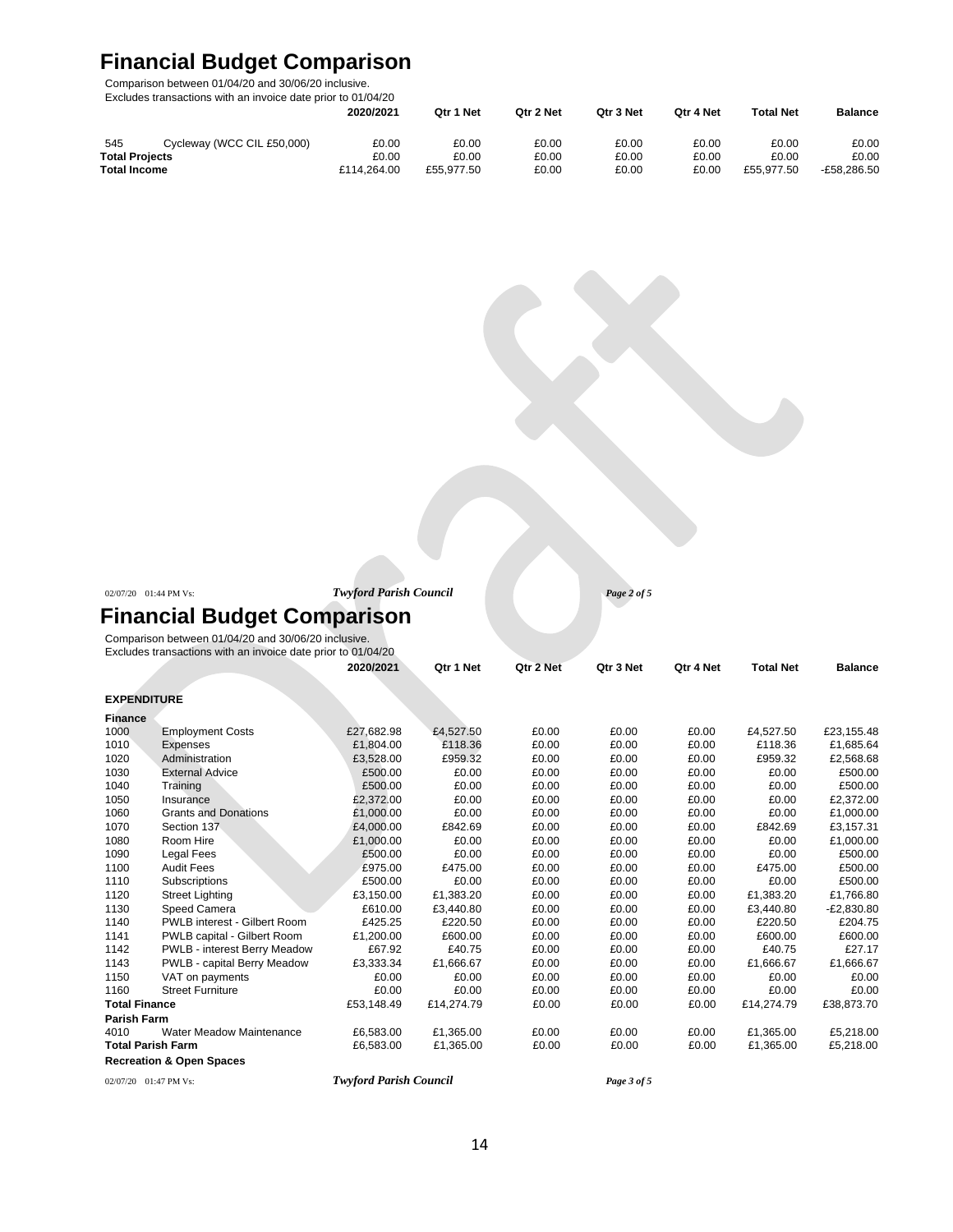# **Financial Budget Comparison**

Comparison between 01/04/20 and 30/06/20 inclusive.

| Excludes transactions with an invoice date prior to 01/04/20 |                                                                                 |             |            |           |           |           |                  |                |
|--------------------------------------------------------------|---------------------------------------------------------------------------------|-------------|------------|-----------|-----------|-----------|------------------|----------------|
|                                                              |                                                                                 | 2020/2021   | Qtr 1 Net  | Qtr 2 Net | Qtr 3 Net | Qtr 4 Net | <b>Total Net</b> | <b>Balance</b> |
| 2000                                                         | <b>Employment Costs</b>                                                         | £1.100.00   | £267.87    | £0.00     | £0.00     | £0.00     | £267.87          | £832.13        |
| 2020                                                         | <b>Hunter Park Grounds</b>                                                      | £25.173.52  | £5,544.89  | £0.00     | £0.00     | £0.00     | £5,544.89        | £19,628.63     |
| 2030                                                         | <b>Hunter Park Pavilion</b>                                                     | £3.080.00   | £414.14    | £0.00     | £0.00     | £0.00     | £414.14          | £2.665.86      |
| 2040                                                         | Northfields                                                                     | £3.034.04   | £913.51    | £0.00     | £0.00     | £0.00     | £913.51          | £2,120.53      |
| 2050                                                         | <b>New Assets</b>                                                               | £0.00       | £60.00     | £0.00     | £0.00     | £0.00     | £60.00           | $-E60.00$      |
| 2060                                                         | Other Open Space                                                                | £2,800.00   | £358.00    | £0.00     | £0.00     | £0.00     | £358.00          | £2,442.00      |
| 2070                                                         | Allotments                                                                      | £280.00     | £29.30     | £0.00     | £0.00     | £0.00     | £29.30           | £250.70        |
| 2080                                                         | Deposits returned                                                               | £100.00     | £0.00      | £0.00     | £0.00     | £0.00     | £0.00            | £100.00        |
|                                                              | <b>Total Recreation &amp; Open Spaces</b>                                       | £35,567.56  | £7,587.71  | £0.00     | £0.00     | £0.00     | £7,587.71        | £27,979.85     |
| Projects                                                     |                                                                                 |             |            |           |           |           |                  |                |
| 5000                                                         | NP Production (3000)                                                            | £11,250.00  | £922.50    | £0.00     | £0.00     | £0.00     | £922.50          | £10,327.50     |
| 5010                                                         | Water Meadow Project (4020)<br>(£2,000 in reserves for signs)                   | £0.00       | £0.00      | £0.00     | £0.00     | £0.00     | £0.00            | £0.00          |
| 5015                                                         | Car Park Expansion (CIL<br>£65,000, TPC notional £0)                            | £0.00       | £0.00      | £0.00     | £0.00     | £0.00     | £0.00            | £0.00          |
| 5020                                                         | NP Flooding Project (3010) (TPC<br>notional £10,000)                            | £0.00       | £1,200.00  | £0.00     | £0.00     | £0.00     | £1,200.00        | $-E1,200.00$   |
| 5025                                                         | Pavilion Refurb (£5,000 CIL,<br>TPC notional £300)                              | £0.00       | £1,091.91  | £0.00     | £0.00     | £0.00     | £1,091.91        | $-E1,091.91$   |
| 5030                                                         | Two Parks (CIL £12,700, TPC<br>notional £30,000, Reserves<br>£30,150, TPC £750) | £0.00       | £0.00      | £0.00     | £0.00     | £0.00     | £0.00            | £0.00          |
| 5035                                                         | Traffic (TPC notional £16,500)                                                  | £0.00       | £0.00      | £0.00     | £0.00     | £0.00     | £0.00            | £0.00          |
| 5040                                                         | Climate (TPC notional £1,000)                                                   | £0.00       | £0.00      | £0.00     | £0.00     | £0.00     | £0.00            | £0.00          |
| 5045                                                         | Cycleway (CIL £50,000, TPC<br>notional £10,000)                                 | £0.00       | £0.00      | £0.00     | £0.00     | £0.00     | £0.00            | £0.00          |
| <b>Total Projects</b>                                        |                                                                                 | £11,250.00  | £3,214.41  | £0.00     | £0.00     | £0.00     | £3,214.41        | £8,035.59      |
|                                                              | <b>Total Expenditure</b>                                                        | £106.549.05 | £26,441.91 | £0.00     | £0.00     | £0.00     | £26.441.91       | £80.107.14     |

02/07/20 01:49 PM Vs: *Twyford Parish Council Page 4 of 5*

# **Financial Budget Comparison**

Comparison between 01/04/20 and 30/06/20 inclusive.

| Excludes transactions with an invoice date prior to 01/04/20 |             |            |           |           |           |                  |                |
|--------------------------------------------------------------|-------------|------------|-----------|-----------|-----------|------------------|----------------|
|                                                              | 2020/2021   | Qtr 1 Net  | Otr 2 Net | Qtr 3 Net | Qtr 4 Net | <b>Total Net</b> | <b>Balance</b> |
|                                                              |             |            |           |           |           |                  |                |
| Total Income                                                 | £114.264.00 | £55.977.50 |           |           |           | £55.977.50       | -£58.286.50    |
| <b>Total Expenditure</b>                                     | £106,549.05 | £26,441.91 |           |           |           | £26,441.91       | £80.107.14     |
| <b>Total Net Balance</b>                                     | £7.714.95   | £29,535,59 |           |           |           | £29.535.59       |                |

02/07/20 01:49 PM Vs: *Twyford Parish Council Page 5 of 5*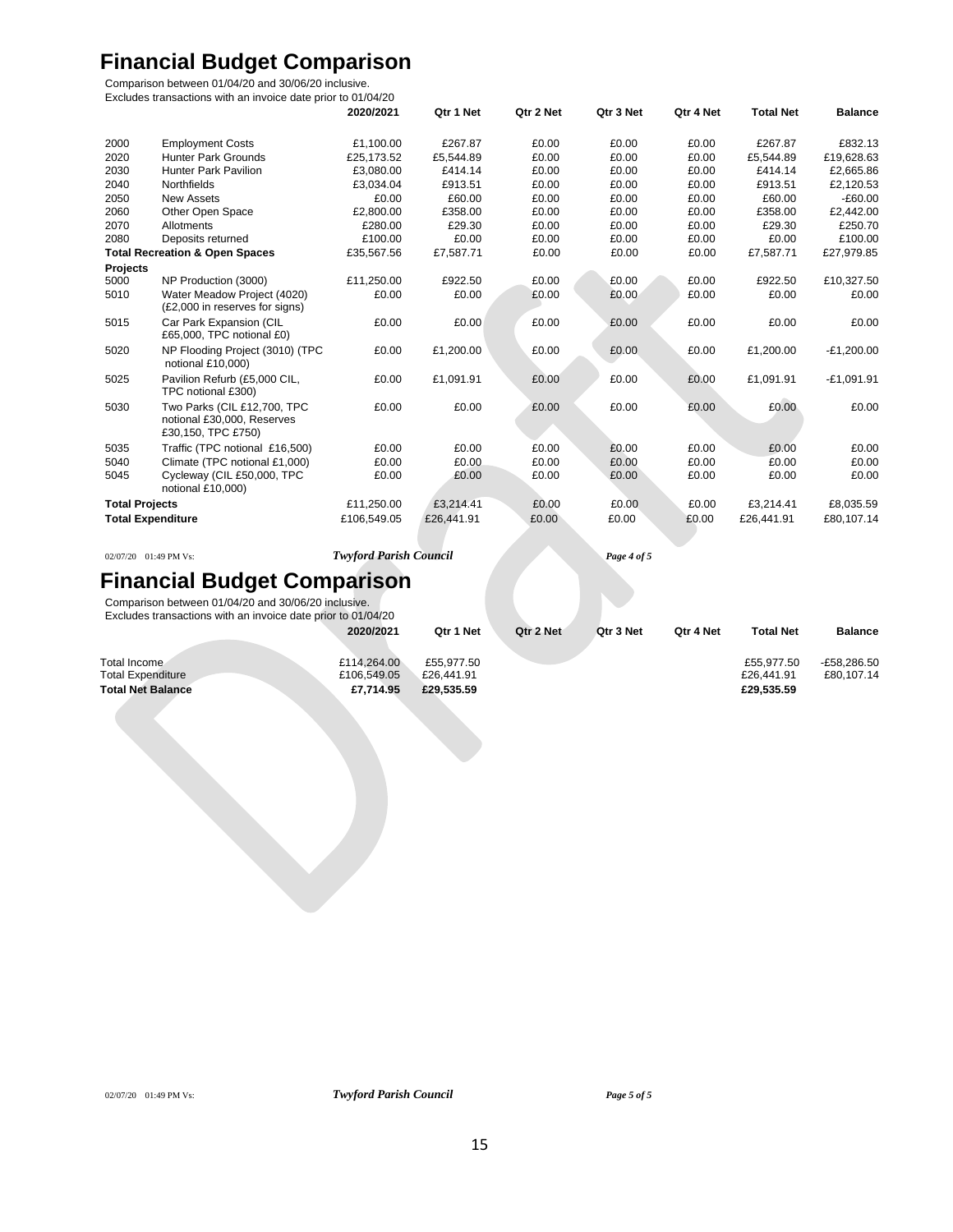# **Financial Summary - Cashbook**

Summary between 01/04/20 and 30/06/20 inclusive.

Balances at the start of the year

| <b>Ordinary Accounts</b> |             |
|--------------------------|-------------|
| HSBC C/A                 | £35.321.41  |
| <b>HSBC Savings</b>      | £107.405.16 |
| Total                    | £142,726.57 |

| <b>RECEIPTS</b><br>Finance<br>Recreation & Open Spaces<br><b>Total Receipts</b> | <b>Net</b><br>£55,293.50<br>£613.17<br>£55,906.67 | Vat<br>£0.00<br>£0.00<br>£0.00 | Gross<br>£55,293.50<br>£613.17<br>£55,906.67 |
|---------------------------------------------------------------------------------|---------------------------------------------------|--------------------------------|----------------------------------------------|
| <b>PAYMENTS</b>                                                                 | <b>Net</b>                                        | Vat                            | Gross                                        |
| Finance                                                                         | £14,274.79                                        | £1,185.73                      | £15,460.52                                   |
| Parish Farm                                                                     | £1,365.00                                         | £0.00                          | £1,365.00                                    |
| Recreation & Open Spaces                                                        | £7,587.71                                         | £1,317.14                      | £8,904.85                                    |
| Projects                                                                        | £3,214.41                                         | £240.00                        | £3,454.41                                    |
| <b>Total Payments</b>                                                           | £26,441.91                                        | £2,742.87                      | £29,184.78                                   |

# Closing Balances

# **Ordinary Accounts**

HSBC C/A  $£9,043.30$ HSBC Savings **E160,405.16**<br>Total **E169,448.46** 

£169,448.46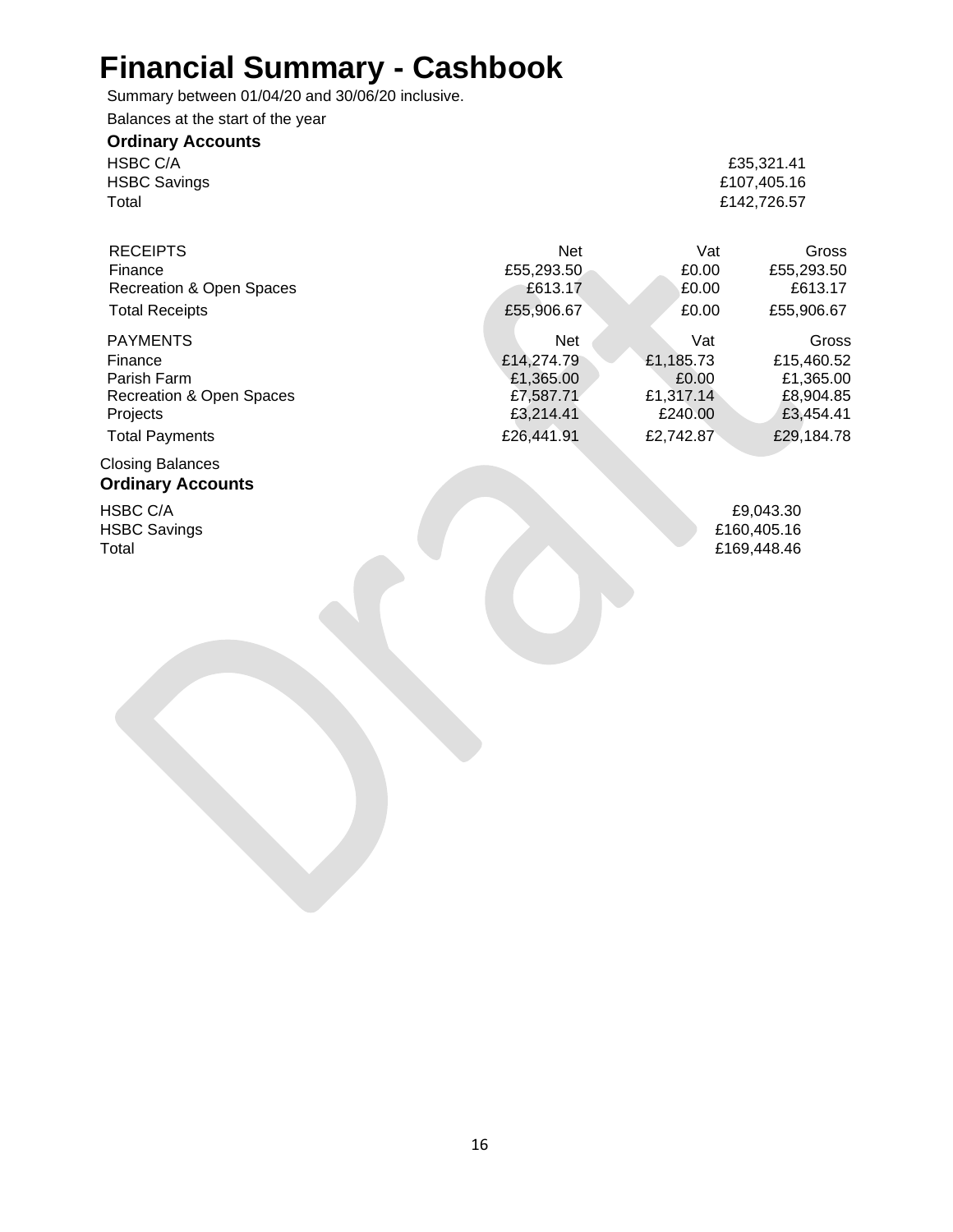#### **Appendix 4 – Q1 VAT return**

### VAT Reconciled Statement

| <b>End Date</b>             | 01/04/20                                     |                                                        |        |                      |                |              |                        |                                         |
|-----------------------------|----------------------------------------------|--------------------------------------------------------|--------|----------------------|----------------|--------------|------------------------|-----------------------------------------|
| <b>Closing Date</b>         | 30/06/20                                     |                                                        |        |                      |                |              |                        |                                         |
|                             | VAT due in this period on sales              |                                                        |        | £0.00 Box 1          |                |              |                        |                                         |
|                             | VAT due in this period on EC acquisitions    |                                                        |        | £0.00 Box 2          |                |              |                        |                                         |
|                             | Total VAT due in this period (box 1 + box 2) |                                                        |        | £0.00 Box 3          |                |              |                        |                                         |
|                             | VAT reclaimed in this period on purchases    |                                                        |        | £2,742.87 Box 4      |                |              |                        |                                         |
|                             | Net VAT to be reclaimed from Customs         |                                                        |        | £2.742.87 Box 5      |                |              |                        |                                         |
|                             | Total sales, ex. VAT (includes box 8)        |                                                        |        | £684.00 Box 6        |                |              |                        |                                         |
|                             | Total purchases, ex. VAT (includes box 9)    |                                                        |        | £18,314.86 Box 7     |                |              |                        |                                         |
| Total EC sales, ex. VAT     |                                              |                                                        |        | £0.00 Box 8          |                |              |                        |                                         |
| Total EC purchases, ex. VAT |                                              |                                                        |        | £0.00 Box 9          |                |              |                        |                                         |
| Purchases                   |                                              | All transactions are payable to Twyford Parish Council |        |                      |                |              |                        |                                         |
| No.                         | Gross (£)                                    | Vat $(f)$                                              |        | Net $(E)$ Vat number | Ledger<br>Date | Paid<br>Date | Supplier               | <b>Details</b>                          |
| 10                          | 40.71                                        | 1.94                                                   |        | 38.77 553769603      | 19/05/20       | 26/05/20     | Southern Electric      | Hunter Park Field Electric - feb to may |
| 11                          | 11.99                                        | 2.00                                                   |        | 9.99 GB752539027     | 19/05/20       | 11/05/20     | <b>1&amp;1 IONOS</b>   | Website hosting 21.04 to 21.05          |
| 12                          | 352.50                                       | 58.75                                                  | 293.75 |                      | 19/05/20       | 26/05/20     | Post Office            | PO Box for 12 months until 13.06.21     |
| 16                          | 22.10                                        | 3.68                                                   | 18.42  |                      | 19/05/20       | 21/05/20     | O <sub>2</sub>         | mobile phone to 8th June 2020           |
| 17                          | 3.59                                         | 0.60                                                   |        | 2.99 536153357       | 19/05/20       | 18/05/20     | Viking                 | PPE and cleaning supplies               |
| 18                          | 16.16                                        | 2.69                                                   |        | 13.47 536153357      | 19/05/20       | 15/05/20     | Viking                 | PPE                                     |
| 19                          | 95.11                                        | 15.85                                                  |        | 79.26 536153357      | 19/05/20       | 13/05/20     | <b>Viking</b>          | PPE                                     |
| 20                          | 13.48                                        | 2.25                                                   | 11.23  |                      | 19/05/20       | 04/05/20     | Amazon                 | hazard tape                             |
| 21/1                        | 1,410.25                                     | 235.04                                                 |        | 1,175.21 973804688   | 19/05/20       | 26/05/20     | Green Smile Ltd        | hunter park groundsman may              |
| 21/2                        | 253.40                                       | 42.23                                                  |        | 211.17 973804688     | 19/05/20       | 26/05/20     | Green Smile Ltd        | northfields groundsman May              |
| 23                          | 19.21                                        | 3.20                                                   | 16.01  |                      | 04/04/20       | 06/04/20     | <b>Business Stream</b> | water supply to field 12/19 to 03/20    |
| 24                          | 35.16                                        | 5.86                                                   | 29.30  |                      | 01/04/20       | 06/04/20     | <b>Business Stream</b> | Allotment water supply                  |

#### 02/07/20 06:48 PM Vs: 8.46.01 *Twyford Parish Council Page 1 of 4*

VAT Reconciled Statement End Date Closing Date01/04/20 30/06/20 25 63.91 10.65 53.26 04/04/20 06/04/20 Business Stream Pavilion water supply 12/19 to 03/20 26 23.28 3.88 19.40 20/04/20 21/04/20 Amazon Laminator and pouches 27 19.48 3.25 16.23 14/04/20 16/04/20 Amazon file dividers 28 15.48 2.58 12.90 07/04/20 14/04/20 Amazon lever arch files 29 1,659.84 276.64 1,383.20 GB189406822 15/04/20 30/04/20 Hampshire County street lighting 10/19 to 03/20 Council<br>1&1 IONOS 30 11.99 2.00 9.99 GB752539027 01/04/20 08/04/20 1&1 IONOS monthly server hosting 31 873.60 145.60 728.00 737252627 01/04/20 30/04/20 Shoreland Network cricket square March Solutions<br>O2 32 22.10 3.68 18.42 09/04/20 23/04/20 O2 clerk mobile phone 09/04 to 08/05 33/1 7.28 1.21 6.07 188954103 08/04/20 30/04/20 Twyford Social Club 33/2 9.57 1.59 7.98 188954103 08/04/20 30/04/20 Twyford Social Club tsc 33/3 52.10 8.68 43.42 188954103 08/04/20 30/04/20 Twyford Social Club 33/4 305.86 50.98 254.88 188954103 08/04/20 30/04/20 Twyford Social Club 33/5 6.19 1.03 5.16 188954103 08/04/20 30/04/20 Twyford Social Club 33/6 183.00 30.50 152.50 188954103 08/04/20 30/04/20 Twyford Social Club 35/1 253.40 42.23 211.17 973804688 01/04/20 30/04/20 Green Smile Ltd Northfields april 35/2 1,410.25 235.04 1,175.21 973804688 01/04/20 30/04/20 Green Smile Ltd HP April 39 1,440.00 240.00 1,200.00 493604921 01/04/20 30/04/20 Mayer Brown Consultancy Fees Addendum report 49 59.88 9.98 49.90 536153357 21/05/20 21/05/20 Viking anti bacterial sanitiser x 10 PPE 52 35.58 5.93 29.65 04/06/20 18/06/20 Business Stream pavilion water supply 03/20 to 06/20 53 13.49 2.25 11.24 04/06/20 18/06/20 Business Stream hunter park field supply 03/19 to 06/20 60 11.99 2.00 9.99 GB752539027 09/06/20 09/06/20 1&1 IONOS Server hosting May 61 10.00 1.67 8.33 02/06/20 03/06/20 My Key Machine 64 39.60 6.60 33.00 973804688 09/06/20 29/06/20 Green Smile Ltd Pumphrett Bank strimming 65/1 253.40 42.23 211.17 973804688 09/06/20 29/06/20 Green Smile Ltd Northfileds groundsman June

02/07/20 06:48 PM Vs: 8.46.01 *Twyford Parish Council Page 2 of 4*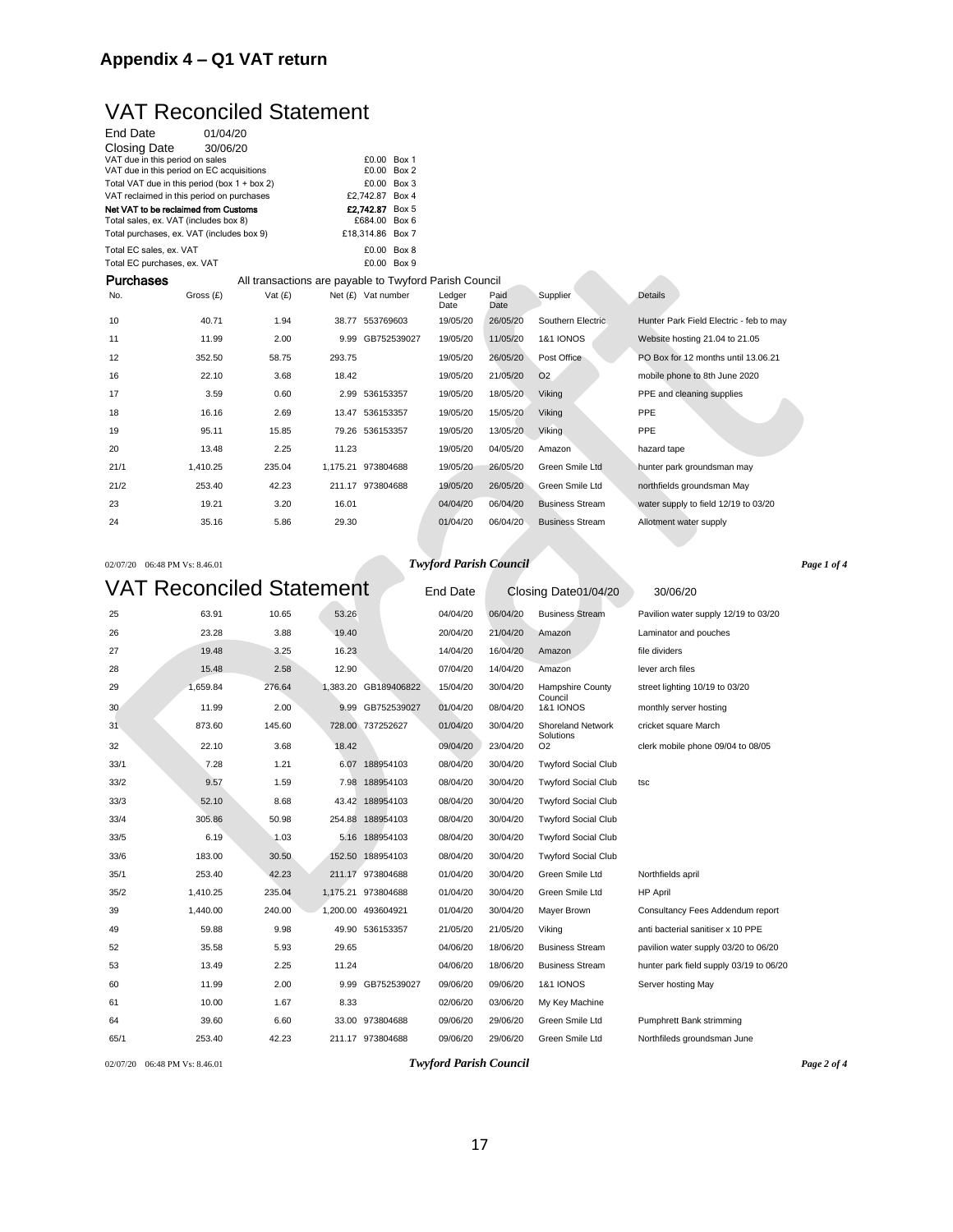# VAT Reconciled Statement End Date Closing Date01/04/20

| 30/06/20 |
|----------|
|          |

| 65/2               | 1,410.25                    | 235.04   |            | 1,175.21 973804688 | 09/06/20   | 29/06/20   | Green Smile Ltd                          | Hunter Park Groundsman June                        |
|--------------------|-----------------------------|----------|------------|--------------------|------------|------------|------------------------------------------|----------------------------------------------------|
| 66                 | 48.00                       | 8.00     |            | 40.00 973804688    | 09/06/20   | 29/06/20   | Green Smile Ltd                          | Weed kill and strim weeds Basketball court HP      |
| 67                 | 9.97                        | 1.66     | 8.31       |                    | 09/06/20   | 05/06/20   | Amazon                                   | 2lock for SLR                                      |
| 68                 | 8.99                        | 1.50     | 7.49       |                    | 09/06/20   | 05/06/20   | Amazon                                   | larger lock for SLR                                |
| 69                 | 55.08                       | 9.18     | 45.90      |                    | 09/06/20   | 05/06/20   | Amazon                                   | wire broom head Cllr Cook request Basketball court |
| 70                 | 22.10                       | 3.68     | 18.42      |                    | 09/06/20   | 23/06/20   | O <sub>2</sub>                           | Mobile phone June                                  |
| 72                 | 792.00                      | 132.00   |            | 660.00 311238644   | 11/06/20   | 29/06/20   | Hamsphire Heartwood                      | Removal of dead ash tree at HP                     |
| 73                 | 336.00                      | 56.00    |            | 280.00 311238644   | 11/06/20   | 29/06/20   | Hamsphire Heartwood                      | removal of dead ash tree northfields               |
| 74                 | 316.01                      | 52.67    |            | 263.34 737252627   | 01/06/20   | 29/06/20   | <b>Shoreland Network</b>                 | cricket square maintenance May                     |
| 79                 | 63.91                       | 10.65    |            | 53.26 536153357    | 16/06/20   | 17/06/20   | Solutions<br>Viking                      | stamps for invoices and statements                 |
| 80                 | 259.20                      | 43.20    |            | 216.00 980408414   | 25/06/20   | 26/06/20   | Quality Garden Supplies sand for sandpit |                                                    |
| 9                  | 4,110.00                    | 685.00   |            | 3,425.00 775395874 | 19/05/20   | 26/05/20   | Westcotec                                | SLR - second hardware                              |
|                    | 16.486.44                   | 2.742.87 | 13,743.57  |                    |            |            |                                          |                                                    |
|                    | Vat Type totals - Purchases |          | Gross      | Vat                |            | <b>Net</b> | Percentage                               |                                                    |
| Outside the Scope  |                             |          | £8,127.05  | £0.00              | £8,127.05  |            | 0.00                                     |                                                    |
|                    | 20% Standard Rated          |          | £16,445.73 | £2,740.93          | £13.704.80 |            | 20.00                                    |                                                    |
| 5%                 |                             |          | £40.71     | £1.94              |            | £38.77     | 5.00                                     |                                                    |
| Zero Rated         |                             |          | £2.021.88  | £0.00              | £2,021.88  |            | 0.00                                     |                                                    |
| Not Registered     |                             |          | £2,549.41  | £0.00              | £2,549.41  |            | 0.00                                     |                                                    |
| <b>Grand TOTAL</b> |                             |          | £29,184.78 | £2,742.87          | £26,441.91 |            |                                          |                                                    |

02/07/20 06:48 PM Vs: 8.46.01 *Twyford Parish Council Page 3 of 4*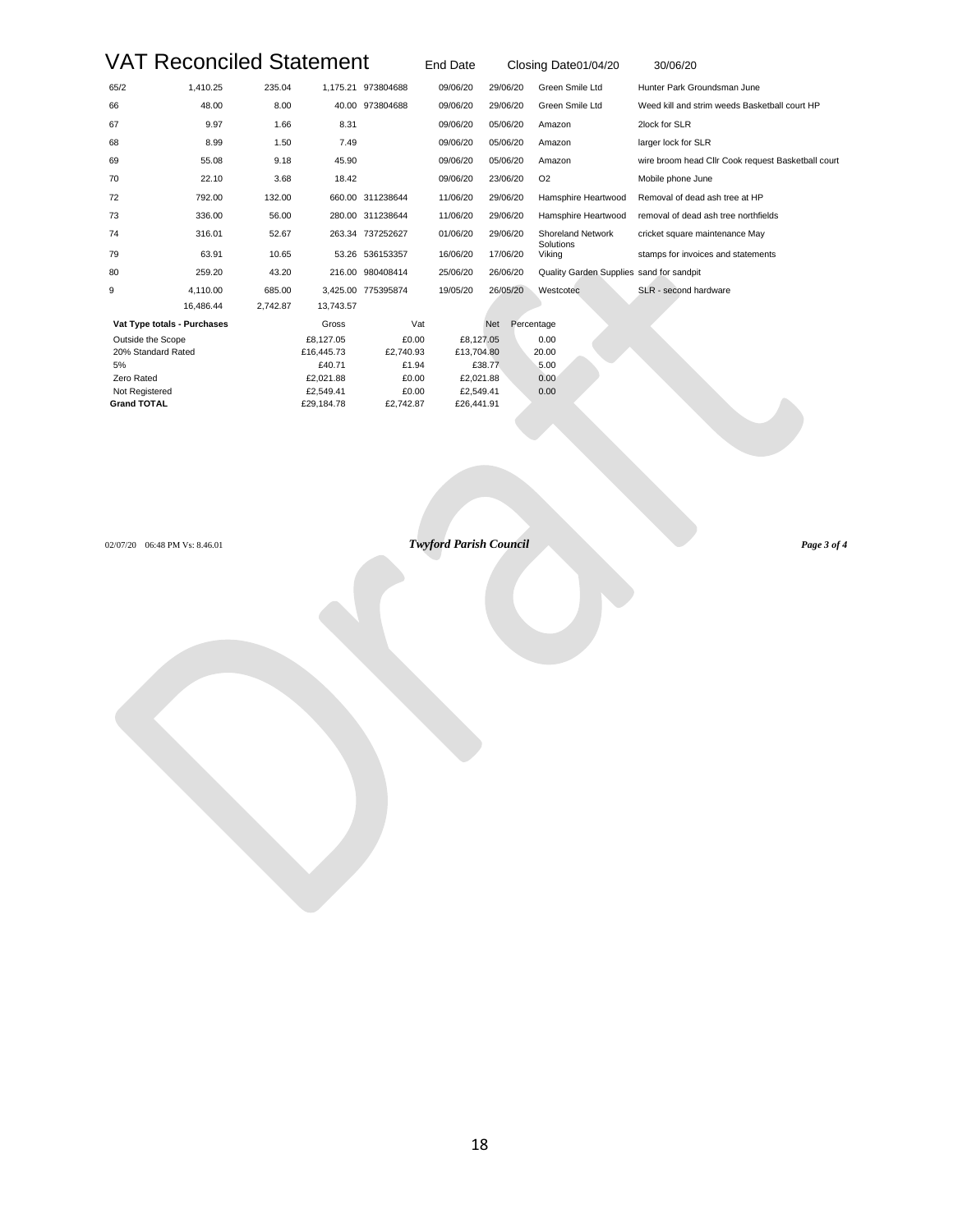#### **Appendix 5 – S137 from Twyford Social Club**

#### **Twyford Parish Council Application for Grant for Voluntary Organisations Local Government Act 1972, Section 137 (or under any other Statutory Power)**

Please note that this application will not be considered unless it is accompanied by a copy of the latest set of audited annual accounts showing the applicant organisation's income, expenditure and level of balances.

If the organisation does not prepare annual accounts, please state why; and provide copies of the organisation's bank statements. 

| 1              | Name of Organisation<br>("the Applicant")                                                                                                                         | <b>Twyford Social Club</b>                                                                                   |
|----------------|-------------------------------------------------------------------------------------------------------------------------------------------------------------------|--------------------------------------------------------------------------------------------------------------|
| $\mathfrak{2}$ | Name and postal and email<br>address of the Applicant<br>and/or its contact person<br>(please explain the contact<br>person's relationship with<br>the Applicant) | Queen St, Twyford, Winchester SO21 1QG<br>Helen Scaiff - funder finder                                       |
|                |                                                                                                                                                                   | Email:scaiff@btinternet.com                                                                                  |
| 3              | If the Applicant is a<br>registered charity please<br>state its number                                                                                            | $No$ – not for profit organisation                                                                           |
| $\overline{4}$ | Amount of grant requested                                                                                                                                         | £1800                                                                                                        |
| 5.             | What is the purpose or<br>project for which the grant is<br>requested?                                                                                            | Second leg of toilet refurbishment as discussed by Robin and Waine                                           |
|                |                                                                                                                                                                   | Please use an additional sheet if necessary<br>It has already been spent as refurbishment is almost complete |
| 6              | When would the expenditure<br>to be met by the grant be<br>incurred?                                                                                              |                                                                                                              |
| $\tau$         | If the total cost of the project<br>is more than the<br>grant, how will the balance<br>be financed?                                                               | From existing funds                                                                                          |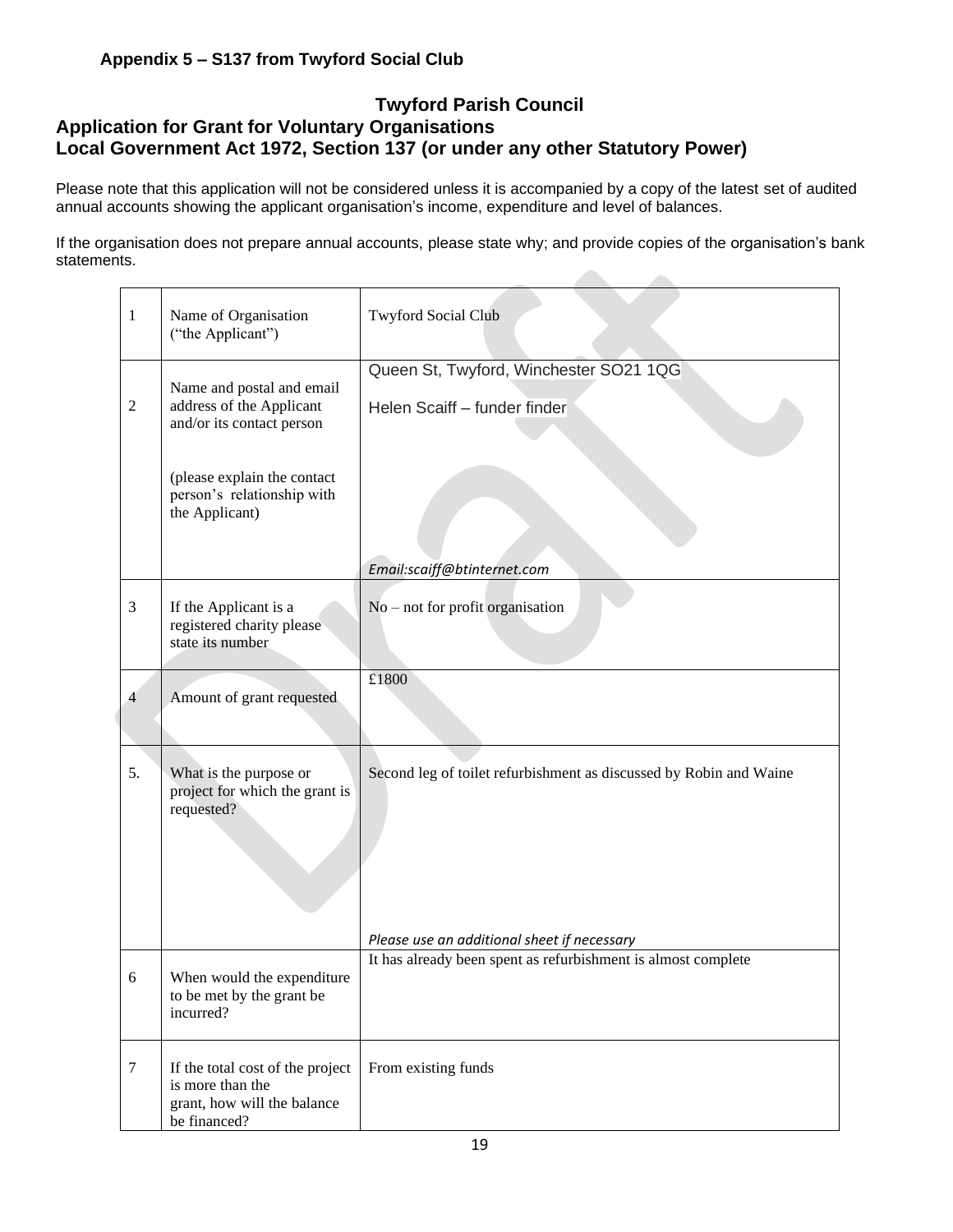| 8  | Have you applied for a grant<br>for the same purpose/project<br>to another organisation?<br>If so, which organisation and<br>for how much? | Yes from Twyford Parish Council - last financial year<br>£1500                                     |
|----|--------------------------------------------------------------------------------------------------------------------------------------------|----------------------------------------------------------------------------------------------------|
| 9  | Who will benefit from the<br>project and how?                                                                                              | All club users – the original toilets were not fit for purpose, especially<br>now in the pandemic. |
| 10 | Approximately how many of<br>those who will benefit are<br>parishioners of Twyford?                                                        | 75%                                                                                                |

You may use a separate sheet of paper to submit any additional or other information that you feel necessary support this application.

Signed………*Helen Scaiff*……………………………………………………………………….Date…30.06.2020……………

Please print your name:………Helen Scaiff – funder finder for TSC……………………………………………………………………

**Please send your completed application form and supporting information in hard copy to:**

**The Clerk, Twyford Parish Council,**

**PO Box 741, Winchester, SO23 3QA**

**Or email:clerk@twyfordhants.org.uk**